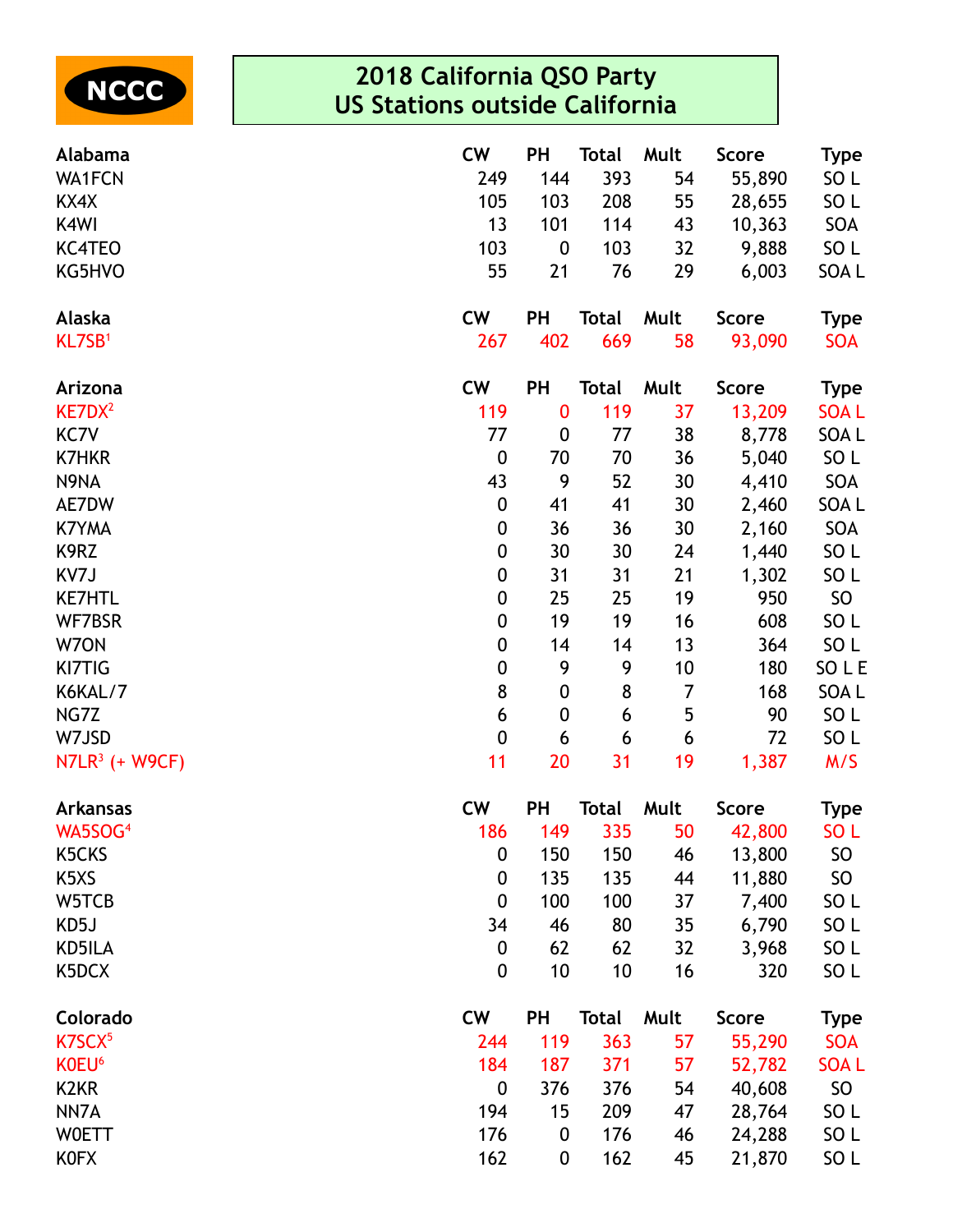

| Colorado                      | <b>CW</b>        | <b>PH</b>        | Total        | Mult | <b>Score</b> | <b>Type</b>     |
|-------------------------------|------------------|------------------|--------------|------|--------------|-----------------|
| <b>KOAE</b>                   | 110              | 43               | 153          | 39   | 16,224       | SOA L           |
| <b>KOUK</b>                   | 48               | 87               | 135          | 49   | 15,582       | SO <sub>L</sub> |
| <b>NOKQ</b>                   | 75               | $\boldsymbol{0}$ | 75           | 31   | 6,975        | <b>SO</b>       |
| <b>NOMMA</b>                  | $\boldsymbol{0}$ | 73               | 73           | 32   | 4,672        | SO L            |
| <b>KDOJLE</b>                 | $\boldsymbol{0}$ | 64               | 64           | 31   | 3,968        | <b>SO</b>       |
| WA2JQZ                        | 36               | 8                | 44           | 29   | 3,596        | SO <sub>L</sub> |
| K5ZG                          | 13               | 11               | 24           | 20   | 1,220        | SO <sub>1</sub> |
| <b>KOPD</b>                   | 18               | $\boldsymbol{0}$ | 18           | 14   | 756          | SO <sub>L</sub> |
| Connecticut                   | <b>CW</b>        | PH               | <b>Total</b> | Mult | <b>Score</b> | <b>Type</b>     |
| K <sub>1</sub> ZE             | 148              | 83               | 231          | 53   | 32,330       | SOA             |
| W1QK                          | 231              | $\boldsymbol{0}$ | 231          | 46   | 31,878       | SO <sub>L</sub> |
| W1CTN                         | 81               | 156              | 237          | 51   | 28,305       | SOA             |
| K <sub>1</sub> KI             | 174              | $\boldsymbol{0}$ | 174          | 44   | 22,968       | SO              |
| W1WEF                         | 84               | 46               | 130          | 52   | 17,888       | SO              |
| W1ARY <sup>7</sup>            | 103              | $\boldsymbol{0}$ | 103          | 40   | 12,360       | <b>SOAL</b>     |
| WA1SAY                        | $\boldsymbol{0}$ | 87               | 87           | 39   | 6,786        | SO <sub>L</sub> |
| <b>WOJAY</b>                  | $\boldsymbol{0}$ | 70               | 70           | 33   | 4,620        | SO              |
| N1GTW                         | $\mathbf 0$      | 56               | 56           | 31   | 3,472        | SO <sub>L</sub> |
| <b>Delaware</b>               | <b>CW</b>        | <b>PH</b>        | <b>Total</b> | Mult | Score        | <b>Type</b>     |
| N8NA <sup>8</sup>             | 231              | $\bf{0}$         | 231          | 48   | 33,264       | SO <sub>L</sub> |
| NY3C                          | 21               | 43               | 64           | 37   | 5,513        | SO              |
| <b>Florida</b>                | <b>CW</b>        | <b>PH</b>        | <b>Total</b> | Mult | <b>Score</b> | <b>Type</b>     |
| K5KG <sup>9</sup>             | 374              | 239              | 613          | 56   | 89,600       | <b>SOA</b>      |
| N <sub>4</sub> O <sub>X</sub> | 199              | 226              | 425          | 56   | 58,744       | SO <sub>L</sub> |
| N4EEB                         | 183              | 96               | 279          | 50   | 37,050       | SOA             |
| NF4A                          | 167              | 72               | 239          | 52   | 33,540       | SO <sub>L</sub> |
| <b>WO40</b>                   | 123              | 36               | 159          | 56   | 24,696       | <b>SO</b>       |
| K <sub>2</sub> MK             | 110              | $\boldsymbol{0}$ | 110          | 35   | 11,550       | SOA L           |
| K3TW <sup>10</sup>            | 43               | $\boldsymbol{0}$ | 43           | 24   | 3,096        | SO <sub>Q</sub> |
| AF3K                          | 44               | $\boldsymbol{0}$ | 44           | 22   | 2,904        | SOA             |
| NX4N                          | 30               | $\boldsymbol{0}$ | 30           | 18   | 1,620        | SO <sub>L</sub> |
| AA0O                          | $\boldsymbol{0}$ | 30               | 30           | 22   | 1,320        | SO <sub>L</sub> |
| <b>KN4DXT</b>                 | $\boldsymbol{0}$ | 24               | 24           | 20   | 960          | SO <sub>L</sub> |
| <b>NOSMX</b>                  | 10               | $\boldsymbol{0}$ | 10           | 8    | 240          | SO <sub>L</sub> |
| <b>N6AR<sup>11</sup></b>      | 309              | $\boldsymbol{0}$ | 309          | 50   | 46,350       | M/S             |
| Georgia                       | <b>CW</b>        | PH               | <b>Total</b> | Mult | <b>Score</b> | <b>Type</b>     |
| N4PN                          | 289              | 447              | 736          | 58   | 102,138      | <b>SO</b>       |
| K4BAI                         | 331              | 242              | 573          | 56   | 82,712       | <b>SO</b>       |
| N4GG                          | 230              | $\boldsymbol{0}$ | 230          | 46   | 31,740       | SOA             |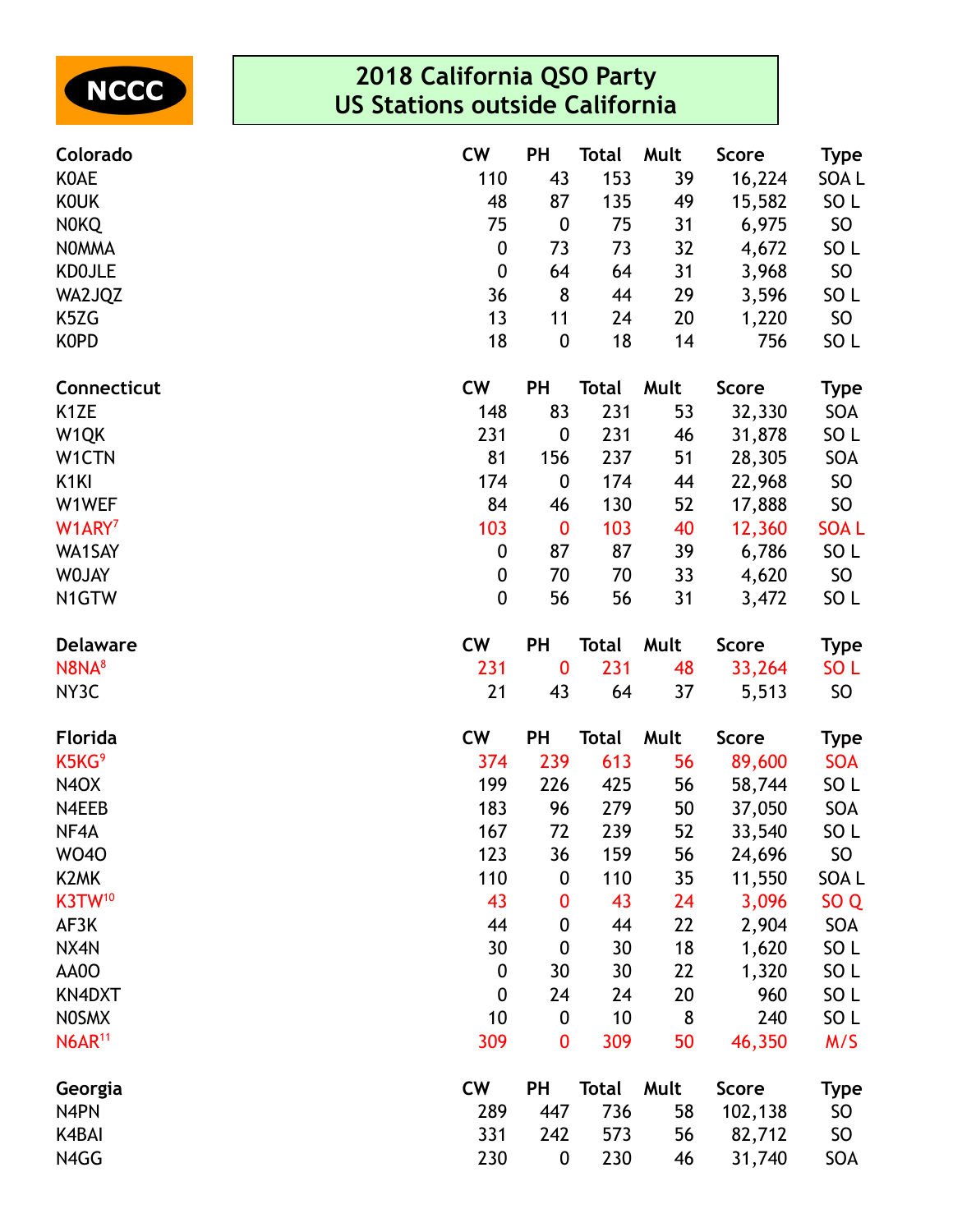

| Georgia                       | <b>CW</b>        | <b>PH</b>               | <b>Total</b> | Mult                     | <b>Score</b> | <b>Type</b>     |
|-------------------------------|------------------|-------------------------|--------------|--------------------------|--------------|-----------------|
| K4EA                          | 157              | 44                      | 201          | 52                       | 29,068       | SOA             |
| KU8E                          | 104              | 43                      | 147          | 40                       | 15,920       | SO              |
| K4VBM <sup>12</sup>           | 54               | 64                      | 118          | 40                       | 11,600       | <b>SOAL</b>     |
| $KM4F^{13}$                   | 81               | 15                      | 96           | 37                       | 10,101       | SO <sub>L</sub> |
| N4DU                          | 54               | $\boldsymbol{0}$        | 54           | 28                       | 4,536        | SOA             |
| W4XO                          | $\overline{2}$   | 17                      | 19           | 16                       | 640          | SO              |
| KD4QMY                        | $\boldsymbol{0}$ | 21                      | 21           | 15                       | 630          | SO <sub>L</sub> |
| KM4IK                         | 0                | 11                      | 11           | 10                       | 220          | SO              |
| AC4DP                         | $\boldsymbol{0}$ | 9                       | 9            | 9                        | 162          | SO <sub>L</sub> |
| <b>KB8TRH</b>                 | 0                | $\overline{\mathbf{4}}$ | 4            | 4                        | 32           | SO <sub>L</sub> |
| Hawaii                        | <b>CW</b>        | <b>PH</b>               | <b>Total</b> | Mult                     | <b>Score</b> | <b>Type</b>     |
| KH6TU <sup>14</sup> (AD6E op) | 295              | 194                     | 489          | 56                       | 71,288       | <b>SOA</b>      |
| KH6CJJ <sup>15</sup>          | 120              | 54                      | 174          | 41                       | 19,188       | SO <sub>L</sub> |
| WH7W                          | 44               | $\boldsymbol{0}$        | 44           | 26                       | 3,432        | SO              |
| KH6LC (KG6AO op)              | 0                | 4                       | 4            | $\overline{\mathcal{A}}$ | 32           | SO <sub>L</sub> |
| Idaho                         | <b>CW</b>        | <b>PH</b>               | <b>Total</b> | Mult                     | <b>Score</b> | <b>Type</b>     |
| N7UVH                         | 86               | $\boldsymbol{0}$        | 86           | 36                       | 9,288        | SO L            |
| K7MK                          | 42               | 35                      | 77           | 42                       | 8,232        | SOA L           |
| <b>KT7WW</b>                  | $\boldsymbol{0}$ | 91                      | 91           | 44                       | 8,008        | SOA L           |
| NQ6S                          | $\boldsymbol{0}$ | 38                      | 38           | 28                       | 2,128        | SO <sub>L</sub> |
| W7MCP                         | $\boldsymbol{0}$ | 27                      | 27           | 22                       | 1,188        | SOA             |
| N7TMS                         | 20               | $\boldsymbol{0}$        | 20           | 18                       | 1,080        | SO L            |
| W7YOH                         | $\boldsymbol{0}$ | 11                      | 11           | 9                        | 198          | SO <sub>L</sub> |
| <b>Illinois</b>               | <b>CW</b>        | <b>PH</b>               | <b>Total</b> | Mult                     | <b>Score</b> | <b>Type</b>     |
| K <sub>9</sub> CT             | 406              | 466                     | 872          | 58                       | 124,700      | SOA             |
| WT2P                          | 243              | 126                     | 369          | 52                       | 51,012       | SOA             |
| K9NR                          | 179              | 122                     | 301          | 52                       | 40,612       | SOA             |
| K9CW                          | 206              | $\boldsymbol{0}$        | 206          | 47                       | 29,046       | SO <sub>L</sub> |
| KD9MS                         | 150              | 77                      | 227          | 45                       | 27,180       | SO <sub>L</sub> |
| K <sub>9</sub> ZO             | 32               | 164                     | 196          | 49                       | 20,776       | SO              |
| WA9AQN                        | 152              | $\boldsymbol{0}$        | 152          | 41                       | 18,696       | SO L            |
| W9QL                          | 84               | 91                      | 175          | 42                       | 18,228       | SO <sub>L</sub> |
| K3WA                          | 113              | $\boldsymbol{0}$        | 113          | 38                       | 12,882       | SOA             |
| WA9LEY                        | 100              | 22                      | 122          | 35                       | 12,040       | SOA L           |
| AB9YC                         | 93               | 13                      | 106          | 37                       | 11,285       | SOA L           |
| WB9HFK                        | 85               | 15                      | 100          | 34                       | 9,690        | SO L            |
| K9PG                          | 48               | 51                      | 99           | 29                       | 7,134        | SOA L           |
| W3HDH                         | 70               | $\boldsymbol{0}$        | 70           | 33                       | 6,930        | SO              |
| AI9K <sup>16</sup>            | 74               | $\bf{0}$                | 74           | 29                       | 6,438        | SO <sub>Q</sub> |
| KD9GY                         | $\boldsymbol{0}$ | 84                      | 84           | 38                       | 6,384        | SO L            |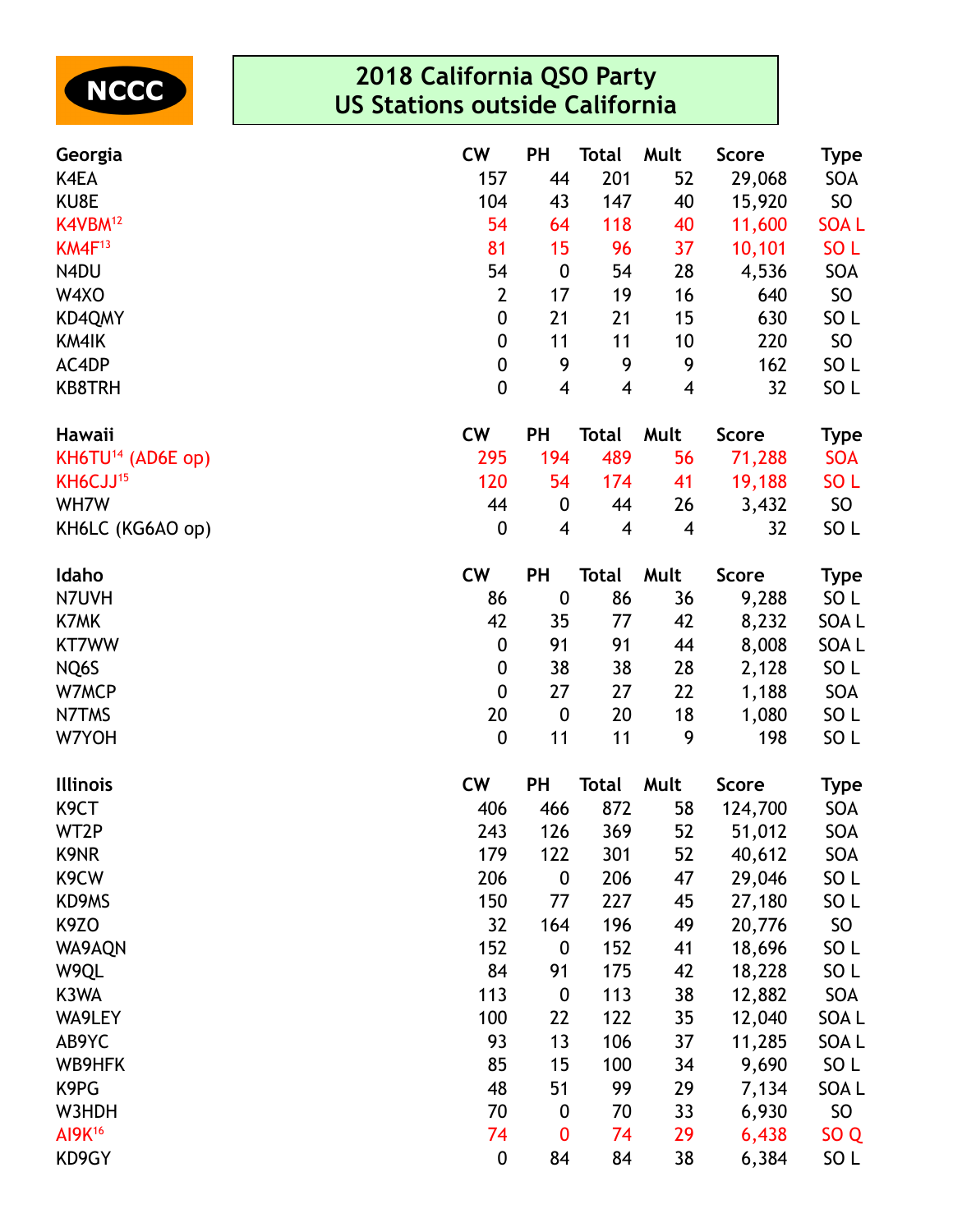

| <b>Illinois</b>              | <b>CW</b>        | <b>PH</b>        | <b>Total</b> | Mult | <b>Score</b> | <b>Type</b>     |
|------------------------------|------------------|------------------|--------------|------|--------------|-----------------|
| N <sub>9</sub> CO            | 50               | $\boldsymbol{0}$ | 50           | 26   | 3,900        | SO <sub>L</sub> |
| N9VPV                        | 0                | 60               | 60           | 29   | 3,480        | SOA L           |
| N9FUE                        | $\boldsymbol{0}$ | 25               | 25           | 27   | 1,350        | <b>SO</b>       |
| W8NWG                        | $\boldsymbol{0}$ | 31               | 31           | 21   | 1,302        | SO <sub>L</sub> |
| N9BT                         | 25               | $\boldsymbol{0}$ | 25           | 17   | 1,275        | SO <sub>L</sub> |
| N9GUN                        | 11               | 17               | 28           | 18   | 1,206        | SOA             |
| K9GY                         | 10               | $\boldsymbol{0}$ | 10           | 9    | 270          | SOA L           |
| N2BJ <sup>17</sup> (+ K2PAC) | 256              | 146              | 402          | 56   | 59,360       | M/S             |
| Indiana                      | <b>CW</b>        | <b>PH</b>        | <b>Total</b> | Mult | <b>Score</b> | <b>Type</b>     |
| WT9U                         | 170              | 84               | 254          | 53   | 35,934       | SOA             |
| W9RE <sup>18</sup>           | 219              | $\boldsymbol{0}$ | 219          | 41   | 26,937       | SO <sub>L</sub> |
| <b>KDOEE</b>                 | 117              | 95               | 212          | 46   | 24,886       | <b>SO</b>       |
| KJ9C                         | 134              | 46               | 180          | 45   | 22,230       | SO <sub>L</sub> |
| K9JWI                        | 171              | $\boldsymbol{0}$ | 171          | 39   | 20,007       | SOA             |
| W9IU                         | 69               | 26               | 95           | 42   | 10,878       | SOA             |
| KT9L                         | 20               | $\boldsymbol{0}$ | 20           | 16   | 960          | SOA             |
| K9WPV                        | 0                | 21               | 21           | 20   | 840          | SO <sub>L</sub> |
| K9ELF                        | $\boldsymbol{0}$ | 13               | 13           | 13   | 338          | SO <sub>L</sub> |
| AC9QM                        | $\boldsymbol{0}$ | 8                | 8            | 9    | 144          | SO <sub>L</sub> |
| K9HMX                        | $\mathbf 0$      | 8                | 8            | 8    | 128          | SOA L           |
| lowa                         | <b>CW</b>        | <b>PH</b>        | <b>Total</b> | Mult | <b>Score</b> | <b>Type</b>     |
| $N5KB^{19}$                  | 73               | 103              | 176          | 51   | 21,675       | <b>SOAL</b>     |
| WIOWA (NOAC op)              | 109              | $\boldsymbol{0}$ | 109          | 39   | 12,753       | SO <sub>L</sub> |
| <b>NOHD</b>                  | 0                | 15               | 15           | 14   | 420          | SOA L           |
| <b>KKODJ</b>                 | $\boldsymbol{0}$ | 9                | 9            | 9    | 162          | SO <sub>Q</sub> |
| <b>Kansas</b>                | <b>CW</b>        | PH               | <b>Total</b> | Mult | <b>Score</b> | <b>Type</b>     |
| <b>KOHNC</b>                 | 177              | 52               | 229          | 52   | 33,020       | SO L            |
| W0YJT                        | 112              | 112              | 224          | 48   | 26,880       | SO <sub>L</sub> |
| WOUY <sup>20</sup>           | 148              | $\boldsymbol{0}$ | 148          | 49   | 21,756       | <b>SO</b>       |
| KOTRL <sup>21</sup>          | 86               | 75               | 161          | 49   | 19,992       | <b>SOA</b>      |
| <b>KOVBU</b>                 | 108              | $\boldsymbol{0}$ | 108          | 39   | 12,636       | SOA L           |
| <b>ACORL</b>                 | 83               | 18               | 101          | 42   | 11,970       | <b>SO</b>       |
| <b>ACOE</b>                  | 96               | $\boldsymbol{0}$ | 96           | 39   | 11,232       | SOA L           |
| <b>W0GUY</b>                 | 85               | 0                | 85           | 35   | 8,925        | SO <sub>L</sub> |
| <b>KEOEK</b>                 | 46               | $\boldsymbol{0}$ | 46           | 29   | 4,002        | SOA             |
| KG0J                         | $\boldsymbol{0}$ | 62               | 62           | 31   | 3,844        | <b>SO</b>       |
| <b>KOWRY</b>                 | 38               | $\boldsymbol{0}$ | 38           | 27   | 3,078        | SO <sub>L</sub> |
| K0HC <sup>22</sup> (W0BH op) | 91               | 428              | 519          | 58   | 65,482       | M/M             |
| Kentucky                     | <b>CW</b>        | <b>PH</b>        | <b>Total</b> | Mult | <b>Score</b> | <b>Type</b>     |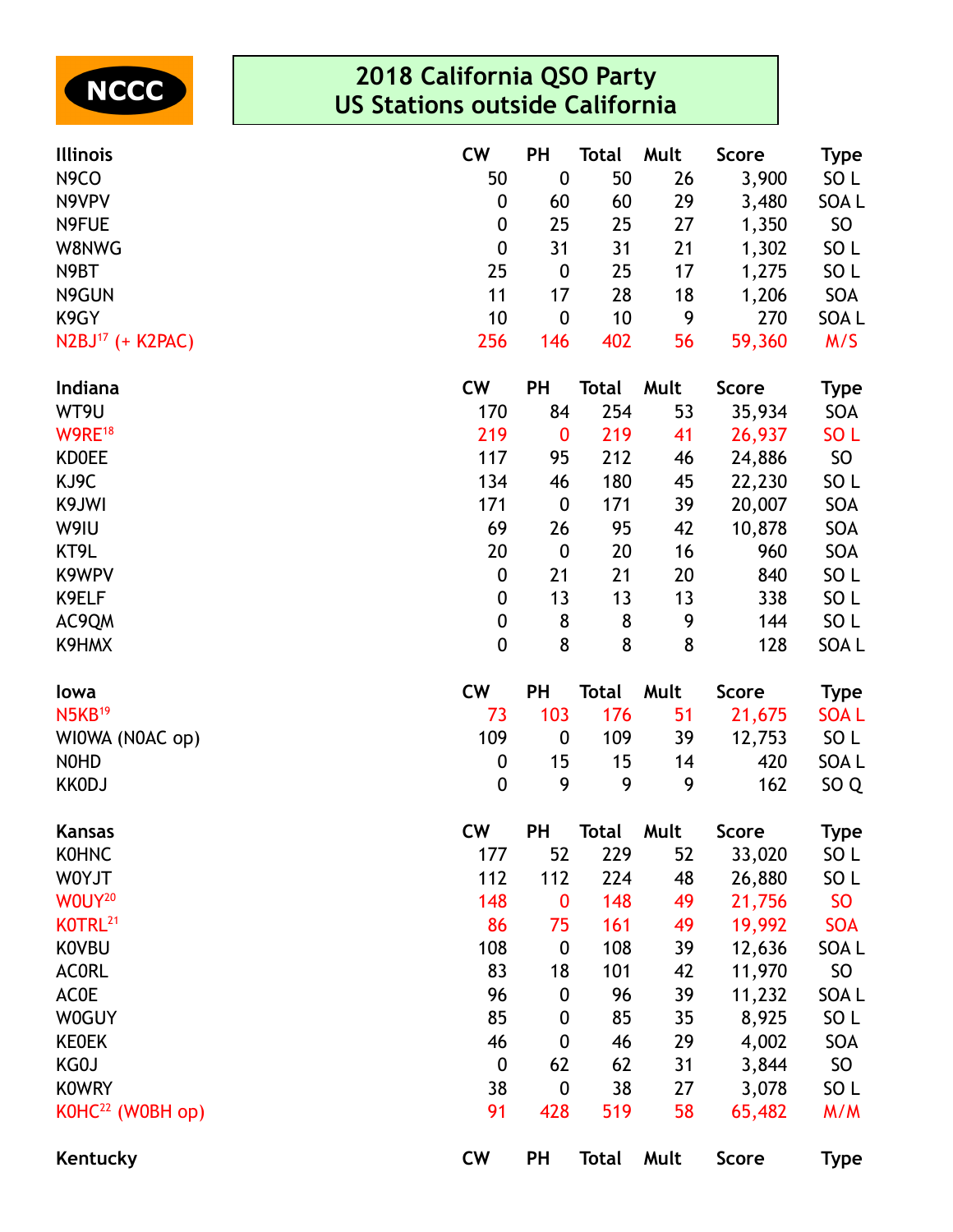

| Kentucky             | <b>CW</b>        | <b>PH</b>        | <b>Total</b> | Mult | <b>Score</b> | Type            |
|----------------------|------------------|------------------|--------------|------|--------------|-----------------|
| N <sub>4QS</sub>     | 127              | 85               | 212          | 41   | 22,591       | SOA             |
| K4WW                 | 112              | $\boldsymbol{0}$ | 112          | 37   | 12,432       | SOA L           |
| KJ4AOM               | 82               | $\boldsymbol{0}$ | 82           | 36   | 8,856        | SO <sub>L</sub> |
| KB9BVL               | $\boldsymbol{0}$ | 79               | 79           | 39   | 6,162        | SOA             |
| KF5MU                | $\boldsymbol{0}$ | 40               | 40           | 30   | 2,400        | SO              |
| KG2E                 | $\pmb{0}$        | 14               | 14           | 13   | 364          | SO <sub>L</sub> |
| <b>K4AKY</b>         | $\mathbf 0$      | 9                | 9            | 9    | 162          | SO <sub>L</sub> |
| Louisiana            | <b>CW</b>        | <b>PH</b>        | <b>Total</b> | Mult | <b>Score</b> | <b>Type</b>     |
| N <sub>5</sub> II    | 118              | 114              | 232          | 47   | 27,354       | SO <sub>L</sub> |
| N5YE                 | 137              | 78               | 215          | 46   | 26,082       | SO <sub>L</sub> |
| W5LA                 | 132              | $\boldsymbol{0}$ | 132          | 40   | 15,840       | SO <sub>L</sub> |
| NO <sub>5</sub> W    | 43               | $\boldsymbol{0}$ | 43           | 25   | 3,225        | SO <sub>L</sub> |
| Maine                | <b>CW</b>        | <b>PH</b>        | <b>Total</b> | Mult | <b>Score</b> | <b>Type</b>     |
| K <sub>1</sub> JB    | 80               | 164              | 244          | 56   | 31,808       | SOA             |
| W3AKD                | 30               | $\boldsymbol{0}$ | 30           | 21   | 1,890        | SO              |
| Maryland             | <b>CW</b>        | <b>PH</b>        | <b>Total</b> | Mult | <b>Score</b> | <b>Type</b>     |
| N3QE                 | 323              | 94               | 417          | 51   | 59,007       | SOA             |
| K3AJ                 | 195              | 107              | 302          | 55   | 43,945       | SOA             |
| N3HEE <sup>23</sup>  | 157              | $\bf{0}$         | 157          | 46   | 21,666       | <b>SOAL</b>     |
| W3MMM                | $\boldsymbol{0}$ | 175              | 175          | 51   | 17,850       | SO              |
| N4ZR                 | 128              | $\boldsymbol{0}$ | 128          | 40   | 15,360       | SOA             |
| <b>K000</b>          | $\boldsymbol{0}$ | 154              | 154          | 45   | 13,860       | SOA             |
| K4JDF                | $\boldsymbol{0}$ | 105              | 105          | 42   | 8,820        | SOA             |
| K3TN                 | 72               | $\boldsymbol{0}$ | 72           | 29   | 6,264        | SO              |
| N3FJP                | $\boldsymbol{0}$ | 73               | 73           | 35   | 5,110        | SOA             |
| KE3GK                | $\mathbf 0$      | 37               | 37           | 24   | 1,776        | SO <sub>L</sub> |
| K <sub>3</sub> ZO    | 0                | 24               | 24           | 20   | 960          | SO              |
| N3XL                 | $\mathbf 0$      | 18               | 18           | 16   | 576          | SOA             |
| K3MAW                | 3                | 5                | 8            | 7    | 133          | SOA L           |
| <b>Massachusetts</b> | <b>CW</b>        | <b>PH</b>        | <b>Total</b> | Mult | <b>Score</b> | <b>Type</b>     |
| W1UE <sup>24</sup>   | 467              | 323              | 790          | 58   | 118,726      | <b>SOA</b>      |
| <b>NU10</b>          | 91               | 114              | 205          | 54   | 27,054       | SOA             |
| N3ER                 | 131              | 57               | 188          | 50   | 25,350       | SO              |
| W1EBI                | 78               | 51               | 129          | 48   | 16,128       | SOA             |
| W <sub>1</sub> TO    | 109              | 20               | 129          | 39   | 14,313       | SO <sub>L</sub> |
| K <sub>1</sub> DJ    | 105              | 14               | 119          | 36   | 12,348       | SOA             |
| KV <sub>1</sub> J    | 41               | 59               | 100          | 39   | 9,399        | SOA             |
| K1VUT                | 87               | $\boldsymbol{0}$ | 87           | 30   | 7,830        | SO <sub>L</sub> |
| AB1J                 | 64               | 3                | 67           | 29   | 5,742        | SOA L           |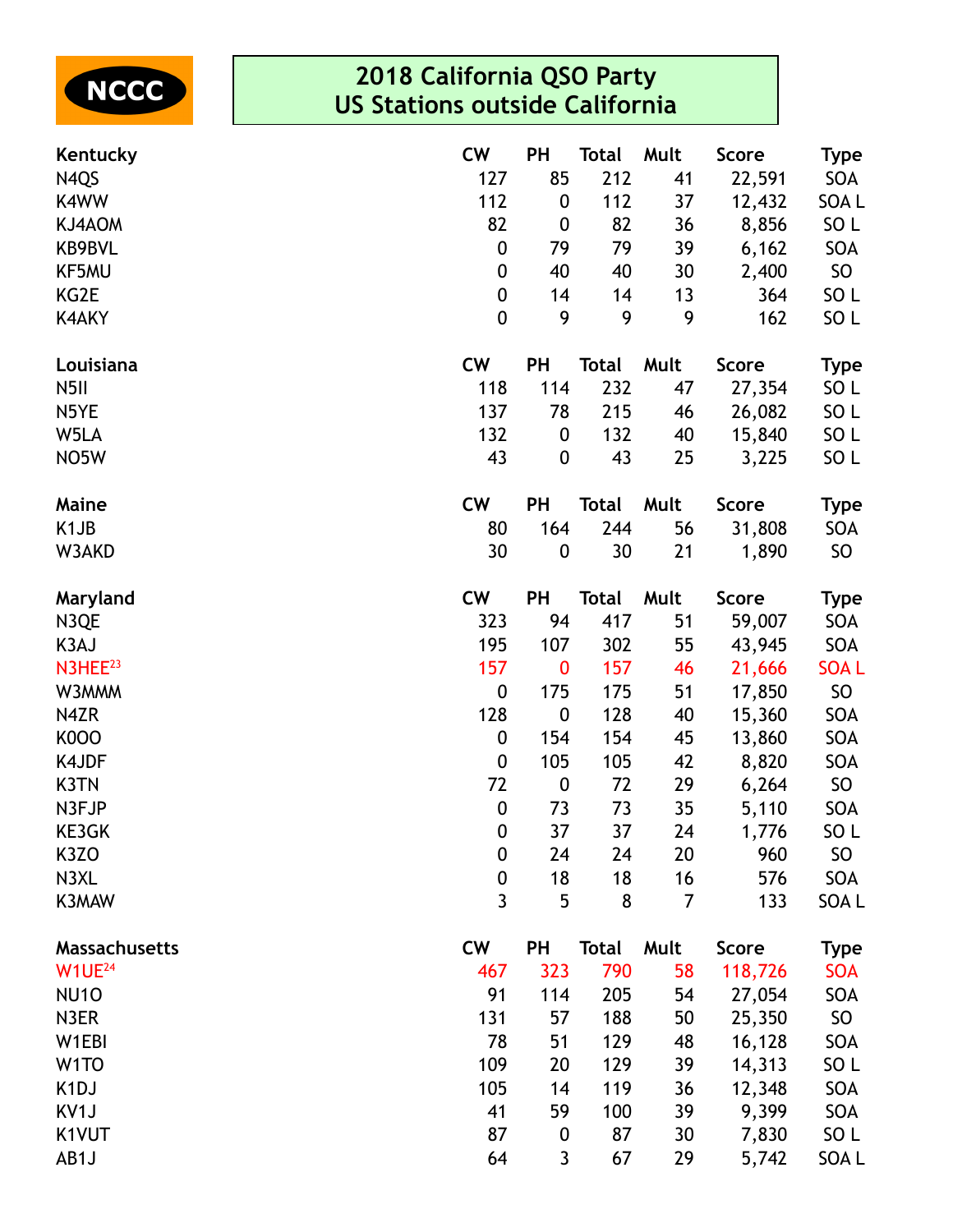

| <b>Massachusetts</b> | <b>CW</b>        | PH               | <b>Total</b> | Mult           | <b>Score</b> | <b>Type</b>     |
|----------------------|------------------|------------------|--------------|----------------|--------------|-----------------|
| N <sub>1</sub> NN    | 34               | $\boldsymbol{0}$ | 34           | 17             | 1,734        | SO <sub>L</sub> |
| AC2VB                | $\boldsymbol{0}$ | 5                | 5            | 6              | 60           | SO L            |
| $N1SOH25$ (+ W1FM)   | 139              | 95               | 234          | 54             | 32,778       | M/SL            |
| NE1C (K1NZ, @K1TTT)  |                  |                  |              |                |              | C               |
| Michigan             | <b>CW</b>        | PH               | <b>Total</b> | Mult           | <b>Score</b> | <b>Type</b>     |
| <b>W8Pl26</b>        | 207              | 65               | 272          | 55             | 41,305       | <b>SOA</b>      |
| N8EA                 | 195              | 0                | 195          | 41             | 23,985       | SOA L           |
| WA1UJU               | 118              | 0                | 118          | 38             | 13,452       | SO <sub>L</sub> |
| K8TS                 | 61               | 0                | 61           | 31             | 5,673        | SO <sub>L</sub> |
| NF8M                 | 45               | $\boldsymbol{0}$ | 45           | 19             | 2,565        | SO <sub>L</sub> |
| K8GT                 | 35               | $\boldsymbol{0}$ | 35           | 22             | 2,310        | SOA L           |
| KB8TL                | 30               | $\boldsymbol{0}$ | 30           | 22             | 1,980        | SO <sub>L</sub> |
| N8PMR                | $\boldsymbol{0}$ | 24               | 24           | 20             | 960          | SO <sub>L</sub> |
| W8MSC                | 19               | $\boldsymbol{0}$ | 19           | 15             | 855          | SO <sub>L</sub> |
| KD8FS                | $\boldsymbol{0}$ | 20               | 20           | 16             | 640          | SOA             |
| AC8WC                | $\mathbf 0$      | 13               | 13           | 11             | 286          | SO <sub>L</sub> |
| Minnesota            | <b>CW</b>        | PH               | <b>Total</b> | Mult           | <b>Score</b> | <b>Type</b>     |
| <b>KOAD</b>          | 180              | 119              | 299          | 58             | 45,124       | SOA L           |
| <b>KOEA</b>          | 119              | 167              | 286          | 56             | 38,696       | SOA             |
| <b>WAOLJM</b>        | 120              | 78               | 198          | 48             | 24,768       | SO <sub>L</sub> |
| <b>NOBK</b>          | 80               | 60               | 140          | 47             | 16,920       | SOA             |
| N0AT                 | 125              | $\boldsymbol{0}$ | 125          | 40             | 15,000       | SO <sub>1</sub> |
| <b>KOTC</b>          | 128              | 0                | 128          | 36             | 13,824       | SO <sub>L</sub> |
| <b>WAOLIF</b>        | 66               | 65               | 131          | 37             | 12,136       | SO <sub>L</sub> |
| <b>KEOTT</b>         | 111              | $\boldsymbol{0}$ | 111          | 36             | 11,988       | SO <sub>Q</sub> |
| <b>KOPC</b>          | 101              | $\boldsymbol{0}$ | 101          | 36             | 10,908       | SO <sub>L</sub> |
| <b>WAOMHJ</b>        | 70               | 42               | 112          | 37             | 10,878       | SOA L           |
| KOTI                 | 65               | 20               | 85           | 38             | 8,930        | SOA L           |
| <b>KNOV</b>          | 85               | $\boldsymbol{0}$ | 85           | 35             | 8,925        | SO <sub>L</sub> |
| <b>WOTLE</b>         | $\mathbf 0$      | 97               | 97           | 43             | 8,342        | SO <sub>L</sub> |
| <b>KORJW</b>         | $\mathbf 0$      | 90               | 90           | 37             | 6,660        | SO <sub>1</sub> |
| W6NF                 | 67               | 14               | 81           | 29             | 6,641        | SO L            |
| W6GMT (BROCK op)     | 56               | 0                | 56           | 28             | 4,704        | SO <sub>L</sub> |
| KM0O                 | 55               | 0                | 55           | 27             | 4,455        | SOA             |
| <b>AE0EE</b>         | 8                | $\mathbf 0$      | 8            | $\overline{7}$ | 168          | SO <sub>Q</sub> |
| Mississippi          | <b>CW</b>        | PH               | Total        | Mult           | <b>Score</b> | <b>Type</b>     |
| $K7ZYY^{27}$         | 22               | $\bf{0}$         | 22           | 23             | 1,518        | <b>SOAL</b>     |
| Missouri             | <b>CW</b>        | PH               | <b>Total</b> | Mult           | <b>Score</b> | <b>Type</b>     |
| <b>NWOM</b>          | 204              | 130              | 334          | 51             | 44,472       | SO              |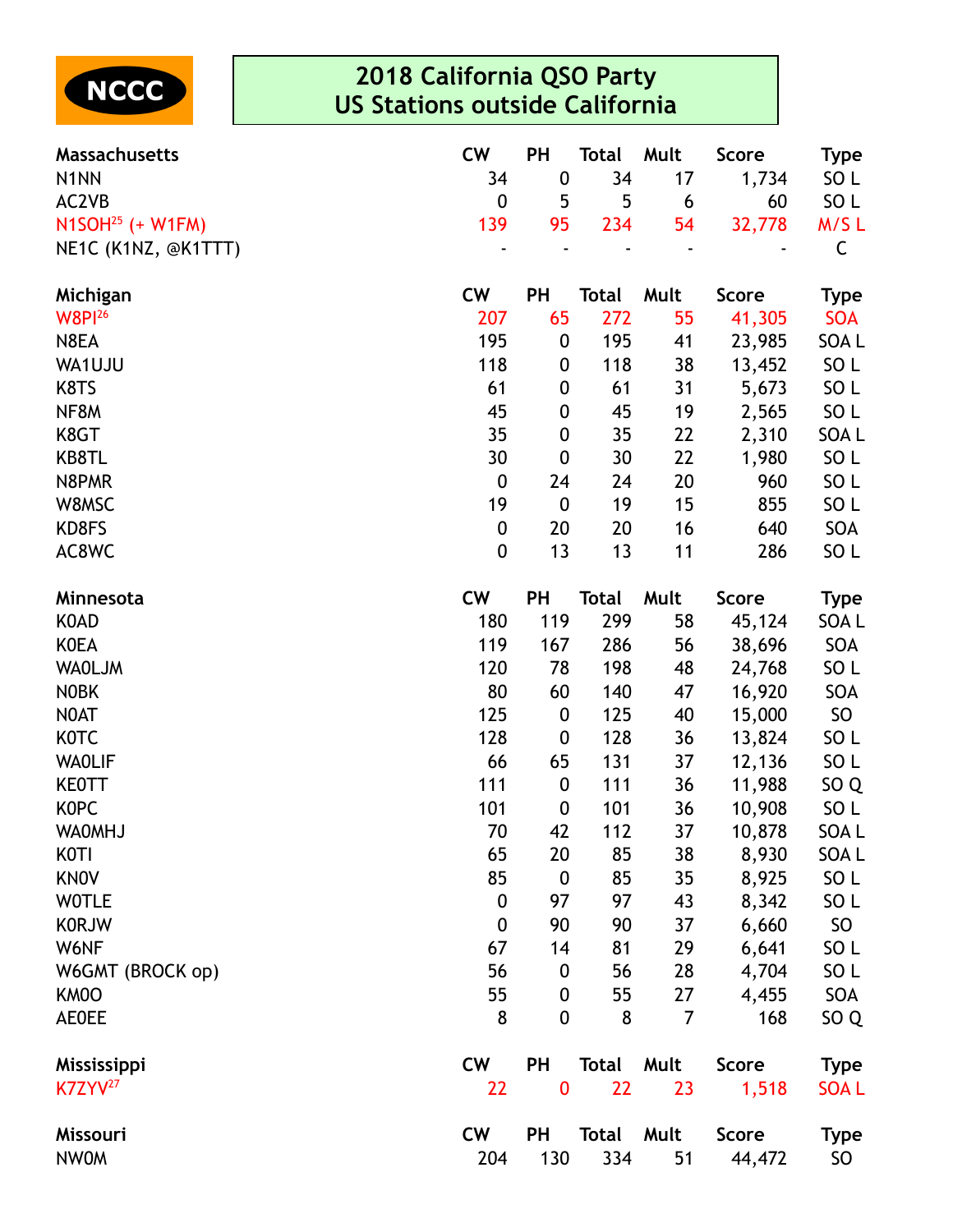

| Missouri                         | <b>CW</b>        | PH               | Total          | Mult           | <b>Score</b>   | <b>Type</b>     |
|----------------------------------|------------------|------------------|----------------|----------------|----------------|-----------------|
| W0AO                             | 73               | 70               | 143            | 41             | 14,719         | SO <sub>L</sub> |
| <b>WA0128</b>                    | 38               | 58               | 96             | 50             | 11,500         | <b>SOAL</b>     |
| <b>KCOM</b>                      | 85               | $\boldsymbol{0}$ | 85             | 40             | 10,200         | SO <sub>L</sub> |
| <b>WR0H</b>                      | 79               | 8                | 87             | 34             | 8,602          | SOA             |
| W7KAM                            | $\boldsymbol{0}$ | 80               | 80             | 32             | 5,120          | SO <sub>L</sub> |
| <b>ADOBI</b>                     | 25               | $\boldsymbol{0}$ | 25             | 18             | 1,350          | SO <sub>Q</sub> |
| <b>KCOQIK</b>                    | 24               | $\boldsymbol{0}$ | 24             | 18             | 1,296          | SO <sub>L</sub> |
| NS <sub>2N</sub>                 | 10               | $\boldsymbol{0}$ | 10             | 9              | 270            | SO L M          |
| <b>KIOHA</b>                     | $\boldsymbol{0}$ | 6                | 6              | 6              | 72             | SO              |
| <b>NOMII</b>                     | $\overline{2}$   | 0                | $\overline{2}$ | $\overline{2}$ | 12             | SO <sub>Q</sub> |
| WOECC <sup>29</sup> (NOQQ, NOAX) | 197              | 168              | 365            | 56             | 51,912         | M/M             |
| Montana                          | <b>CW</b>        | <b>PH</b>        | <b>Total</b>   | Mult           | <b>Score</b>   | <b>Type</b>     |
| N9RV                             | 153              | 363              | 516            | 57             | 67,545         | SO              |
| AA7TV                            | 43               | 127              | 170            | 48             | 18,384         | SO <sub>L</sub> |
| KO6UW                            | 55               | 52               | 107            | 39             | 10,491         | SO <sub>L</sub> |
| W7EE <sup>30</sup>               | 82               | $\bf{0}$         | 82             | 34             | 8,364          | SO <sub>Q</sub> |
| K7ZKM                            | 32               | 18               | 50             | 36             | 4,752          | SO <sub>L</sub> |
| $K7QA^{31}$                      | 45               | 8                | 53             | 25             | 3,775          | <b>SOAL</b>     |
| K1AUS                            | $\boldsymbol{0}$ | 43               | 43             | 20             | 1,720          | SO <sub>L</sub> |
| Nebraska                         | <b>CW</b>        | <b>PH</b>        | <b>Total</b>   | Mult           | <b>Score</b>   | <b>Type</b>     |
| KBOLF <sup>32</sup>              | 91               | 25               | 116            | 38             | 12,274         | SO <sub>L</sub> |
| NORX <sup>33</sup>               | $\bf{0}$         | 109              | 109            | 44             | 9,592          | <b>SOA</b>      |
| <b>KCOJRW</b>                    | $\boldsymbol{0}$ | 98               | 98             | 39             | 7,644          | SO <sub>L</sub> |
| KONE <sup>34</sup>               | 14               | $\bf{0}$         | 14             | 12             | 504            | <b>SOAL</b>     |
| <b>KOCTU</b>                     |                  |                  |                |                |                | C               |
| <b>Nevada</b>                    | <b>CW</b>        | PH               | Total          | Mult           | <b>Score</b>   | <b>Type</b>     |
| $W7RN^{35}$ (K5RC op)            | 251              | 105              | 356            | 53             | 51,039         | <b>SOA</b>      |
| K <sub>2</sub> RD                | 58               | 57               | 115            | 35             | 10,080         | <b>SO</b>       |
| N7TP                             | 0                | 62               | 62             | 41             | 5,084          | SO <sub>L</sub> |
| W6DSG                            | 1                | 47               | 48             | 34             | 3,298          | SO <sub>L</sub> |
| K6DGW                            | 37               | $\boldsymbol{0}$ | 37             | 19             | 2,109          | SO <sub>L</sub> |
| K6CZH                            | $\boldsymbol{0}$ | 36               | 36             | 28             | 2,016          | <b>SO</b>       |
| W6US                             | 0                | 24               | 24             | 18             | 864            | SO <sub>L</sub> |
| N6UG                             | 15               | $\boldsymbol{0}$ | 15             | 10             | 450            | SO <sub>L</sub> |
| <b>KF7KTC</b>                    | 0                | 1                | 1              | 1              | $\overline{2}$ | SO <sub>L</sub> |
| AK7MG                            |                  |                  |                |                |                | C               |
| <b>New Hampshire</b>             | <b>CW</b>        | <b>PH</b>        | <b>Total</b>   | Mult           | <b>Score</b>   | <b>Type</b>     |
| WA1Z                             | 174              | 122              | 296            | 54             | 41,364         | SOA             |
| K <sub>1</sub> GQ                | 204              | $\boldsymbol{0}$ | 204            | 47             | 28,764         | SOA             |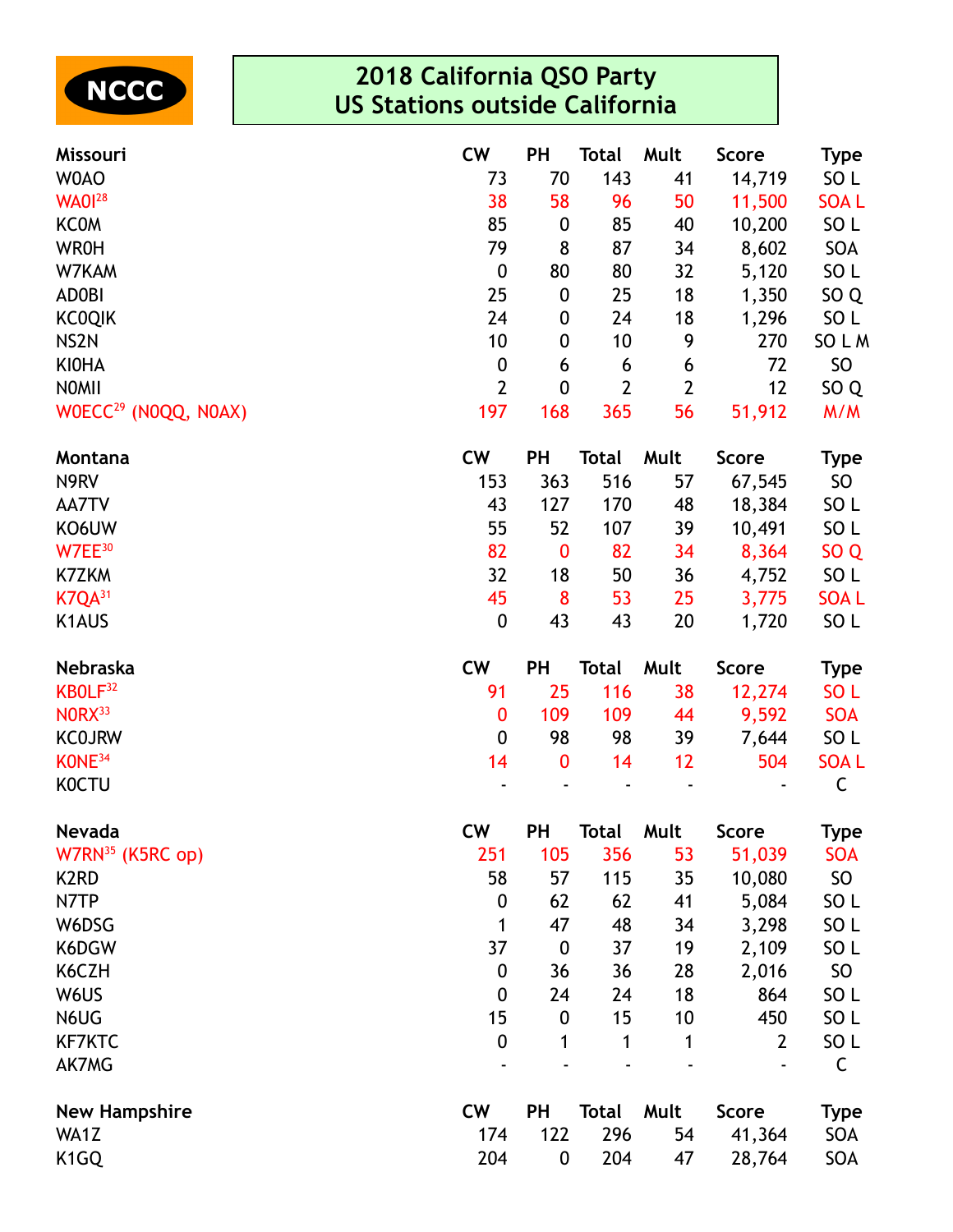

| <b>New Hampshire</b>             | <b>CW</b>              | PH                   | <b>Total</b> | Mult     | <b>Score</b> | <b>Type</b>              |
|----------------------------------|------------------------|----------------------|--------------|----------|--------------|--------------------------|
| W1END                            | 89                     | $\boldsymbol{0}$     | 89           | 33       | 8,811        | SO <sub>L</sub>          |
| NE <sub>1</sub> RD <sup>36</sup> | $\bf{0}$               | 52                   | 52           | 31       | 3,224        | <b>SO</b>                |
| KC1FD                            | $\boldsymbol{0}$       | 14                   | 14           | 12       | 336          | SO <sub>L</sub>          |
| <b>New Jersey</b>                | <b>CW</b>              | <b>PH</b>            | <b>Total</b> | Mult     | <b>Score</b> | <b>Type</b>              |
| N <sub>2</sub> MM                | 258                    | 469                  | 727          | 58       | 99,296       | SO <sub>YL</sub>         |
| W2LE                             | 177                    | 38                   | 215          | 55       | 33,385       | SOA                      |
| K2AL <sup>37</sup>               | 69                     | 57                   | 126          | 44       | 14,124       | <b>SOAL</b>              |
| W2UDT                            | 47                     | 59                   | 106          | 41       | 10,619       | SO                       |
| N <sub>2</sub> C <sub>Q</sub>    | 76                     | $\boldsymbol{0}$     | 76           | 39       | 8,892        | SOA L                    |
| K2RET                            | 29                     | 46                   | 75           | 35       | 6,265        | SOA                      |
| KD2LUK                           | $\boldsymbol{0}$       | 65                   | 65           | 35       | 4,550        | SO <sub>L</sub>          |
| <b>KB2SDF</b>                    | $\boldsymbol{0}$       | 19                   | 19           | 18       | 684          | SO <sub>L</sub>          |
| KC2PDO                           | $\mathbf 0$            | 8                    | 8            | 7        | 112          | SO <sub>L</sub>          |
| $N2NT^{38}$ (+ N2NC)             | 191                    | 156                  | 347          | 54       | 47,790       | M/S                      |
| <b>New Mexico</b>                | <b>CW</b>              | <b>PH</b>            | Total        | Mult     | <b>Score</b> | <b>Type</b>              |
| $K7IA^{39}$                      | 165                    | 49                   | 214          | 50       | 29,650       | <b>SOA</b>               |
| W5TTE <sup>40</sup>              | 30                     | $\bf{0}$             | 30           | 18       | 1,620        | SO <sub>L</sub>          |
| W5CBP                            | $\boldsymbol{0}$       | 15                   | 15           | 12       | 360          | SO <sub>L</sub>          |
|                                  |                        |                      |              |          |              |                          |
| <b>New York</b>                  | <b>CW</b>              | PH                   | <b>Total</b> | Mult     | <b>Score</b> | <b>Type</b>              |
| K <sub>2</sub> SSS               | 369                    | 143                  | 512          | 58       | 80,794       | SOA                      |
| K <sub>2</sub> ZR <sup>41</sup>  | 218                    | $\bf{0}$             | 218          | 45       | 29,430       | <b>SOAL</b>              |
| WB2WPM                           | 106                    | 86                   | 192          | 47       | 23,030       | SOA L                    |
| <b>KR2AA</b>                     | 154                    | $\boldsymbol{0}$     | 154          | 35       | 16,170       | SO                       |
| WW2P                             | 55                     | 59                   | 114          | 46       | 13,018       | SO <sub>L</sub>          |
| N <sub>2</sub> CU                | 85                     | 21                   | 106          | 42       | 12,474       | SOA                      |
| K <sub>2Q</sub> B                | 97                     | $\mathbf 0$          | 97           | 39       | 11,349       | SO <sub>L</sub>          |
| <b>K2QO</b>                      | 99                     | $\boldsymbol{0}$     | 99           | 37       | 10,989       | SO <sub>L</sub>          |
| <b>WA2MCR</b>                    | 72                     | 40                   | 112          | 36       | 10,656       | SOA                      |
| <b>KB2URI</b>                    | 82                     | 23                   | 105          | 35       | 10,220       | SOA L                    |
| W2DXE                            | 86                     | $\boldsymbol{0}$     | 86           | 35       | 9,030        | SO <sub>L</sub>          |
| NO <sub>2</sub> C                | 29                     | 70                   | 99           | 36       | 8,172        | SOA                      |
| <b>K4RUM</b>                     | 84                     | $\boldsymbol{0}$     | 84           | 32       | 8,064        | SO <sub>L</sub>          |
| K <sub>2</sub> CYE               | 58                     | 24                   | 82           | 31       | 6,882        | SOA L                    |
| W2VM                             | 46                     | $\boldsymbol{0}$     | 46           | 29       | 4,002        | SOA L                    |
| <b>K2RYD</b>                     | $\boldsymbol{0}$       | 50                   | 50           | 37       | 3,700        | <b>SOA YL</b>            |
| AB2TC                            | $\boldsymbol{0}$       | 50                   | 50           | 30       | 3,000        | SO <sub>L</sub>          |
| <b>N2SO</b>                      | 33                     | $\boldsymbol{0}$     | 33           | 23       | 2,277        | SOA L                    |
| K <sub>1</sub> NY                | 28                     | $\boldsymbol{0}$     | 28           | 15       | 1,260        | SOA L                    |
| AA2VG<br>KD2GUD                  | 23<br>$\boldsymbol{0}$ | $\overline{2}$<br>20 | 25<br>20     | 15<br>17 | 1,095<br>680 | SO <sub>L</sub><br>SOA L |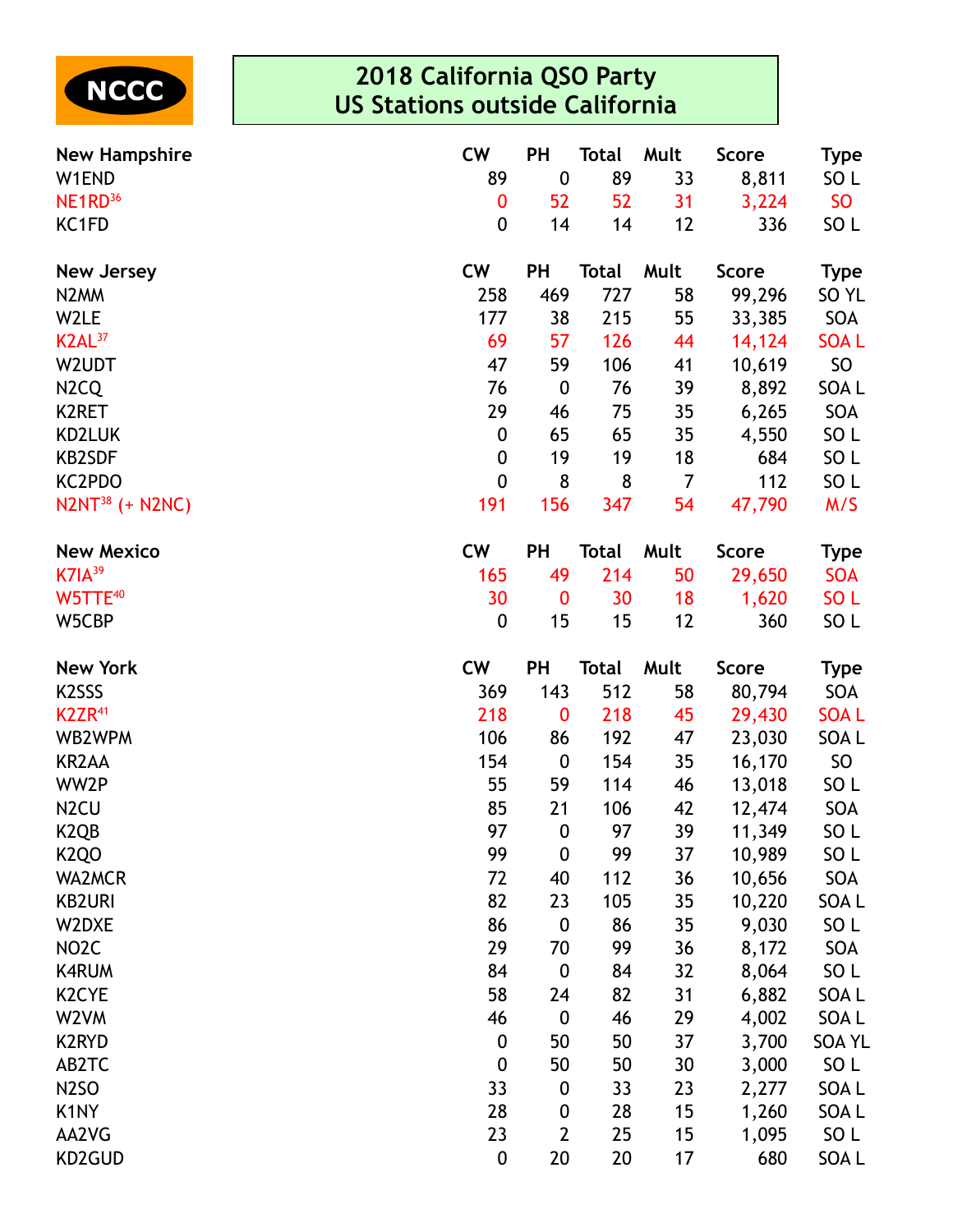

| <b>New York</b>                              | <b>CW</b>        | PH               | <b>Total</b> | Mult | <b>Score</b> | <b>Type</b>      |
|----------------------------------------------|------------------|------------------|--------------|------|--------------|------------------|
| WB2HLM                                       | 4                | $\boldsymbol{0}$ | 4            | 5    | 60           | SO <sub>Q</sub>  |
| KX1W                                         | 0                | 4                | 4            | 5    | 40           | SO L             |
| <b>North Carolina</b>                        | <b>CW</b>        | <b>PH</b>        | <b>Total</b> | Mult | <b>Score</b> | <b>Type</b>      |
| W1AJT (VE3UTT op)                            | 296              | 128              | 424          | 55   | 62,920       | SOA              |
| N4CW                                         | 249              | 124              | 373          | 57   | 56,715       | SO               |
| N1LN <sup>42</sup>                           | 287              | $\bf{0}$         | 287          | 46   | 39,606       | <b>SOAL</b>      |
| W4MY                                         | 266              | $\boldsymbol{0}$ | 266          | 48   | 38,304       | SOA              |
| N4YDU                                        | 97               | 96               | 193          | 48   | 23,184       | SOA              |
| N3ND                                         | 129              | 10               | 139          | 39   | 15,873       | SOA              |
| <b>K4FTU</b>                                 | $\boldsymbol{0}$ | 122              | 122          | 43   | 10,492       | SO <sub>L</sub>  |
| K4MV                                         | $\boldsymbol{0}$ | 82               | 82           | 42   | 6,888        | SOA <sub>L</sub> |
| K6RM                                         | 57               | $\boldsymbol{0}$ | 57           | 27   | 4,617        | SO <sub>L</sub>  |
| <b>NOKOE</b>                                 | 22               | 21               | 43           | 25   | 2,700        | SO <sub>L</sub>  |
| <b>KN4EWI</b>                                | $\boldsymbol{0}$ | 49               | 49           | 26   | 2,548        | SO <sub>L</sub>  |
| W4CHI                                        | $\boldsymbol{0}$ | 36               | 36           | 32   | 2,304        | SOA <sub>L</sub> |
| W <sub>2</sub> CSI                           | $\boldsymbol{0}$ | 39               | 39           | 27   | 2,106        | SO               |
| AK4NC                                        | 0                | 24               | 24           | 19   | 912          | SO <sub>L</sub>  |
| <b>North Dakota</b>                          | <b>CW</b>        | PH               | Total        | Mult | <b>Score</b> | <b>Type</b>      |
| KD0CVZ <sup>43</sup>                         | 0                | 70               | 70           | 36   | 5,040        | SO <sub>L</sub>  |
| WOJS <sup>44</sup>                           | 0                | 69               | 69           | 35   | 4,830        | <b>SOAL</b>      |
| Ohio                                         | <b>CW</b>        | <b>PH</b>        | <b>Total</b> | Mult | <b>Score</b> | <b>Type</b>      |
| W8MET <sup>45</sup>                          | 155              | 109              | 264          | 50   | 34,150       | SO <sub>L</sub>  |
| K8MR                                         | 151              | 66               | 217          | 45   | 26,325       | SO               |
| N8AA                                         | 188              | $\boldsymbol{0}$ | 188          | 41   | 23,124       | SO <sub>L</sub>  |
| <b>W3IQ46</b>                                | 137              | $\bf{0}$         | 137          | 40   | 16,440       | SOA Q            |
| AF8A                                         | 125              | $\mathbf 0$      | 125          | 36   | 13,500       | SO <sub>L</sub>  |
| N8BJQ                                        | 126              | $\boldsymbol{0}$ | 126          | 34   | 12,852       | SO <sub>1</sub>  |
| AA8TA                                        | 111              | 0                | 111          | 35   | 11,655       | SOA L            |
| W8CAR                                        | 80               | 29               | 109          | 39   | 11,622       | SOA              |
| K8MP                                         | 86               | $\boldsymbol{0}$ | 86           | 31   | 7,998        | <b>SO</b>        |
| KS8Z                                         | 30               | 63               | 93           | 32   | 6,912        | SOA              |
| W8BZY                                        | 81               | $\boldsymbol{0}$ | 81           | 27   | 6,561        | SO <sub>L</sub>  |
| <b>NS80</b>                                  | 58               | $\boldsymbol{0}$ | 58           | 35   | 6,090        | SO               |
| KE8IVY                                       | 31               | 46               | 77           | 32   | 5,920        | SO <sub>L</sub>  |
| AB8OU                                        | 37               | 30               | 67           | 30   | 5,130        | SO L             |
| K9NW                                         | 49               | 0                | 49           | 22   | 3,234        | SOA L            |
| K8AJS                                        | 15               | 0                | 15           | 12   | 540          | SOA              |
| KF8MZ                                        | $\boldsymbol{0}$ | 6                | 6            | 6    | 72           | SO               |
| K8BF                                         | 5                | 148              | 153          | 44   | 13,684       | M/ML             |
| K8BF ops = W8PT, W8KNO, KB8AMZ, N8QE, KB8TUY |                  |                  |              |      |              |                  |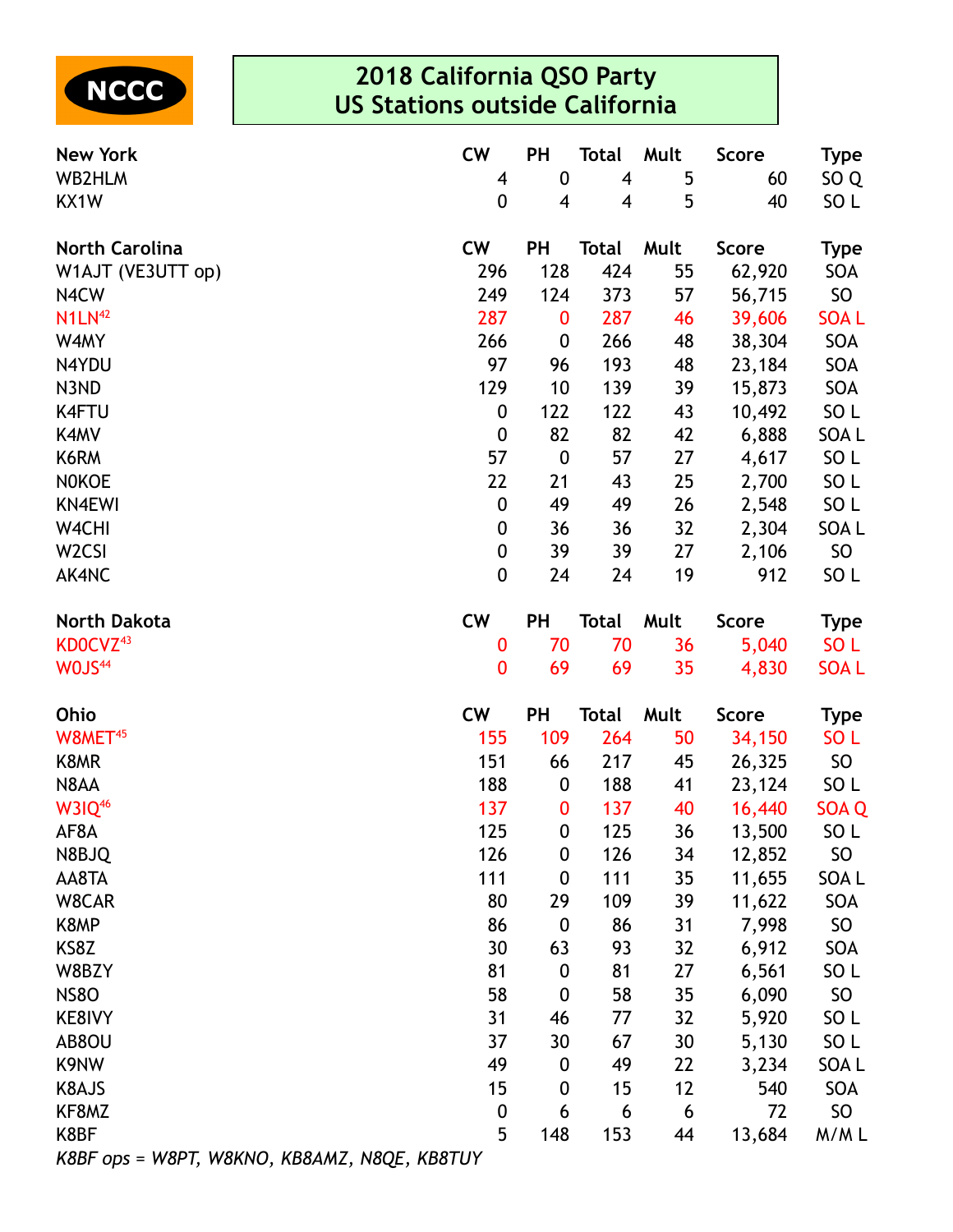

| <b>Oklahoma</b>    | <b>CW</b>        | <b>PH</b>        | Total          | Mult | <b>Score</b>                 | Type            |
|--------------------|------------------|------------------|----------------|------|------------------------------|-----------------|
| W5TM <sup>47</sup> | 408              | $\bf{0}$         | 408            | 54   | 66,096                       | <b>SOA</b>      |
| N41J <sup>48</sup> | 231              | $\bf{0}$         | 231            | 48   | 33,264                       | SO <sub>L</sub> |
| K5CM               | 193              | 20               | 213            | 46   | 28,474                       | SOA             |
| N <sub>5</sub> XE  | 182              | $\boldsymbol{0}$ | 182            | 45   | 24,570                       | SO <sub>L</sub> |
| AI5SF              | $\boldsymbol{0}$ | 215              | 215            | 48   | 20,640                       | SO              |
| K5UV               | 139              | $\boldsymbol{0}$ | 139            | 39   | 16,263                       | SOA             |
| AF5CC              | 96               | 30               | 126            | 43   | 14,964                       | SO <sub>L</sub> |
| AD8B               | $\boldsymbol{0}$ | 155              | 155            | 43   | 13,330                       | SO              |
| N5UM               | 57               | 45               | 102            | 39   | 10,179                       | SO              |
| KI5AXG             | $\boldsymbol{0}$ | 51               | 51             | 30   | 3,060                        | SO <sub>L</sub> |
| <b>KF5VRD</b>      | 39               | $\boldsymbol{0}$ | 39             | 25   | 2,925                        | SO <sub>L</sub> |
| N5QIM              | $\boldsymbol{0}$ | $\overline{7}$   | $\overline{7}$ | 12   | 168                          | SO              |
| AG5DB              |                  |                  |                |      |                              | C               |
| Oregon             | <b>CW</b>        | PH               | <b>Total</b>   | Mult | <b>Score</b>                 | <b>Type</b>     |
| NE7D               | 176              | $\boldsymbol{0}$ | 176            | 42   | 22,176                       | SO              |
| W7GF               | 123              | $\boldsymbol{0}$ | 123            | 42   | 15,498                       | SO <sub>L</sub> |
| N7VS               | 83               | 42               | 125            | 43   | 14,319                       | SO <sub>L</sub> |
| KA6BIM             | 71               | 44               | 115            | 43   | 12,943                       | SOA             |
| <b>K7NG</b>        | 50               | 29               | 79             | 43   | 8,944                        | SO <sub>L</sub> |
| W7WHY              | 68               | 8                | 76             | 31   | 6,820                        | SOA             |
| <b>KW7WP</b>       | 58               | $\overline{3}$   | 61             | 32   | 5,760                        | SO <sub>L</sub> |
| WR7X               | $\boldsymbol{0}$ | 58               | 58             | 44   | 5,104                        | SO <sub>L</sub> |
| W7MI               | 63               | $\boldsymbol{0}$ | 63             | 25   | 4,725                        | SO <sub>L</sub> |
| <b>WA7YXY</b>      | $\boldsymbol{0}$ | 49               | 49             | 32   | 3,136                        | SOA L           |
| W7CO               | $\boldsymbol{0}$ | 30               | 30             | 22   | 1,320                        | SOA L           |
| K7JKM              | $\boldsymbol{0}$ | 25               | 25             | 22   | 1,100                        | SOA L           |
| KI7ND              | $\boldsymbol{0}$ | 17               | 17             | 27   | 918                          | SO L            |
| <b>KG7UAV</b>      | $\mathbf 0$      | 19               | 19             | 17   | 646                          | SO <sub>L</sub> |
| WS7L               |                  |                  |                |      | $\qquad \qquad \blacksquare$ | C               |
| Pennsylvania       | <b>CW</b>        | PH               | <b>Total</b>   | Mult | <b>Score</b>                 | <b>Type</b>     |
| K3WJV              | 311              | $\boldsymbol{0}$ | 311            | 51   | 47,583                       | SOA             |
| N3RD               | 294              | $\boldsymbol{0}$ | 294            | 51   | 44,982                       | SOA             |
| K3MD               | 190              | 52               | 242            | 50   | 33,700                       | SOA             |
| K3UA <sup>49</sup> | 201              | $\bf{0}$         | 201            | 41   | 24,723                       | SO <sub>L</sub> |
| AA3B               | 189              | 0                | 189            | 43   | 24,381                       | SOA             |
| <b>WOBR</b>        | 59               | 127              | 186            | 50   | 21,550                       | SOA             |
| WA3AAN             | 107              | 22               | 129            | 37   | 13,505                       | SOA             |
| K3PP               | 92               | 12               | 104            | 38   | 11,400                       | SO              |
| WV2M               | 68               | 30               | 98             | 34   | 8,976                        | SOA             |
| W3XOX              | $\mathbf 0$      | 88               | 88             | 42   | 7,392                        | SOA             |
| W3WHK              | 66               | $\boldsymbol{0}$ | 66             | 33   | 6,534                        | SO <sub>L</sub> |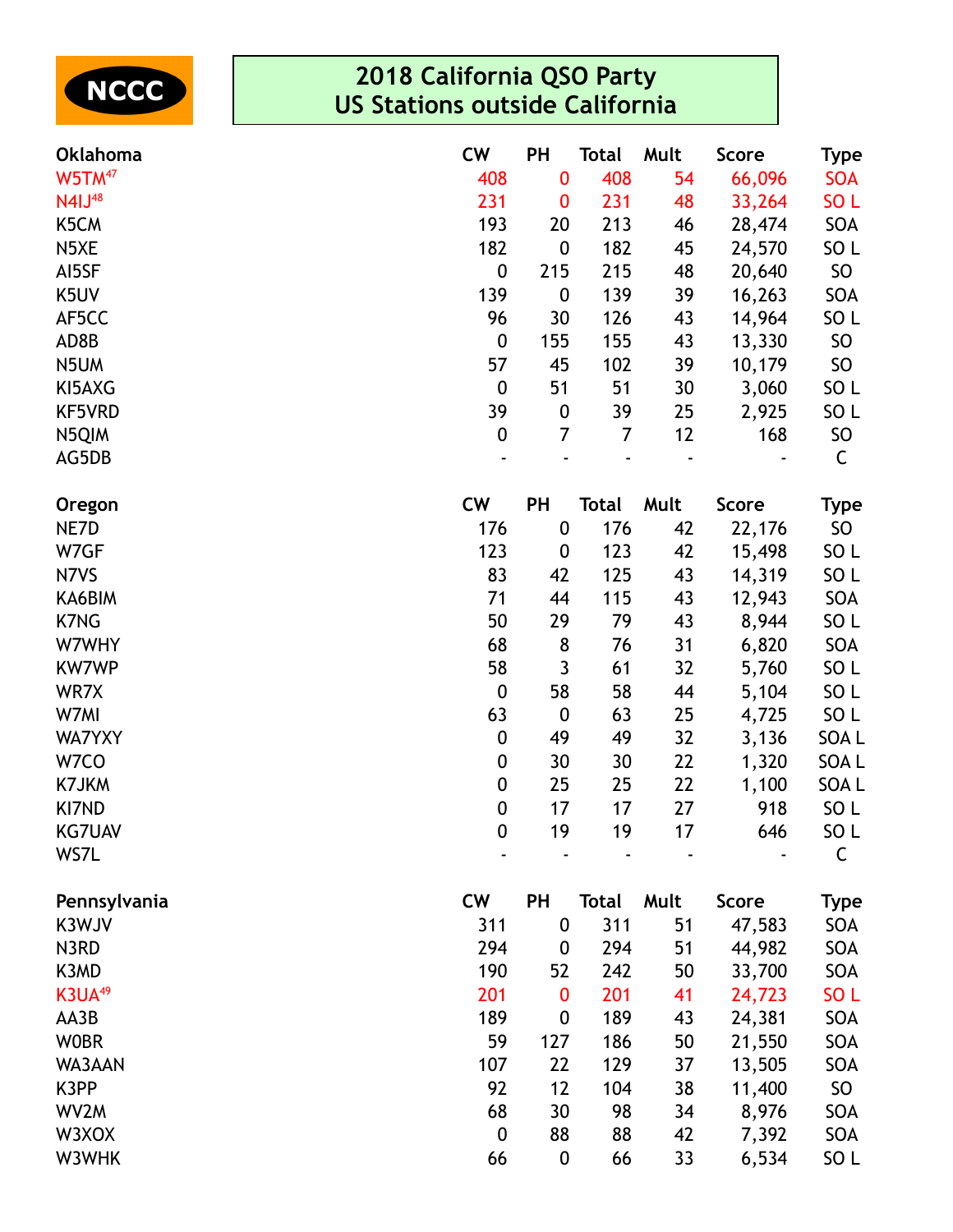

| Pennsylvania          | <b>CW</b>        | PH                      | <b>Total</b>            | Mult                    | <b>Score</b> | <b>Type</b>     |
|-----------------------|------------------|-------------------------|-------------------------|-------------------------|--------------|-----------------|
| KF3G                  | 39               | $\boldsymbol{0}$        | 39                      | 26                      | 3,042        | SO L            |
| K3WW                  |                  |                         |                         |                         |              | C               |
| <b>Rhode Island</b>   | <b>CW</b>        | PH                      | <b>Total</b>            | Mult                    | <b>Score</b> | <b>Type</b>     |
| W1WIU                 | $\boldsymbol{0}$ | 97                      | 97                      | 42                      | 8,148        | SO              |
| <b>South Carolina</b> | <b>CW</b>        | <b>PH</b>               | <b>Total</b>            | Mult                    | <b>Score</b> | <b>Type</b>     |
| <b>WN4AFP</b>         | 82               | 8                       | 90                      | 36                      | 9,432        | SO <sub>L</sub> |
| NI7R                  | 83               | $\boldsymbol{0}$        | 83                      | 37                      | 9,213        | SO <sub>L</sub> |
| WA8OJR                | 47               | $\boldsymbol{0}$        | 47                      | 28                      | 3,948        | SO <sub>L</sub> |
| WB4HRL <sup>50</sup>  | $\bf{0}$         | 27                      | 27                      | 20                      | 1,080        | <b>SOAL</b>     |
| <b>K4GRE</b>          | $\boldsymbol{0}$ | 14                      | 14                      | 13                      | 364          | SO <sub>L</sub> |
| KB1AWM                | $\mathbf 0$      | $\overline{\mathbf{4}}$ | $\overline{\mathbf{4}}$ | $\overline{\mathbf{4}}$ | 32           | SOA L           |
| <b>South Dakota</b>   | <b>CW</b>        | <b>PH</b>               | <b>Total</b>            | Mult                    | <b>Score</b> | <b>Type</b>     |
| KOJV <sup>51</sup>    | 63               | 10                      | 73                      | 35                      | 7,315        | SO <sub>L</sub> |
| <b>WOSEB</b>          | 23               | $\boldsymbol{0}$        | 23                      | 22                      | 1,518        | SO <sub>L</sub> |
| <b>KODAJ</b>          | $\boldsymbol{0}$ | 6                       | 6                       | $\overline{7}$          | 84           | SO <sub>L</sub> |
| <b>Tennessee</b>      | <b>CW</b>        | <b>PH</b>               | <b>Total</b>            | Mult                    | <b>Score</b> | <b>Type</b>     |
| W4KW                  | $\mathbf{0}$     | 411                     | 411                     | 55                      | 45,210       | SOA             |
| W4NZ                  | 210              | 92                      | 302                     | 50                      | 40,700       | SO              |
| K40WR                 | 200              | 83                      | 283                     | 51                      | 39,066       | SO              |
| NY4N                  | 166              | 110                     | 276                     | 51                      | 36,618       | SO <sub>L</sub> |
| K4RO                  | 150              | 116                     | 266                     | 53                      | 36,146       | SO              |
| N4ARO                 | 149              | 85                      | 234                     | 52                      | 32,084       | SOA L           |
| N8UM                  | 233              | $\boldsymbol{0}$        | 233                     | 45                      | 31,455       | SOA             |
| W4RTN                 | 135              | 86                      | 221                     | 48                      | 27,696       | SO              |
| K3IE                  | 156              | 77                      | 233                     | 43                      | 26,746       | SOA             |
| WF7T                  | 127              | 68                      | 195                     | 50                      | 25,850       | SO <sub>L</sub> |
| WV4P                  | $\boldsymbol{0}$ | 237                     | 237                     | 47                      | 22,278       | SOA             |
| AD4EB                 | 173              | 0                       | 173                     | 42                      | 21,798       | SO <sub>L</sub> |
| K <sub>1</sub> GU     | 158              | 0                       | 158                     | 44                      | 20,856       | SO              |
| N4VV                  | 156              | 0                       | 156                     | 42                      | 19,656       | SOA             |
| N4DW                  | 144              | 0                       | 144                     | 41                      | 17,712       | SOA             |
| K4AMC                 | 110              | $\boldsymbol{0}$        | 110                     | 44                      | 14,520       | SO              |
| W4XK                  | 130              | 0                       | 130                     | 36                      | 14,040       | SO <sub>L</sub> |
| W4UT                  | 106              | $\boldsymbol{0}$        | 106                     | 41                      | 13,038       | SO <sub>L</sub> |
| NG4V                  | $\boldsymbol{0}$ | 148                     | 148                     | 43                      | 12,728       | SOA L           |
| AA4DD                 | 119              | 0                       | 119                     | 34                      | 12,138       | SO              |
| W6UB                  | 93               | $\boldsymbol{0}$        | 93                      | 39                      | 10,881       | SO <sub>L</sub> |
| K4DZR                 | 54               | 51                      | 105                     | 37                      | 9,768        | SO <sub>L</sub> |
| AI4DB                 | $\boldsymbol{0}$ | 118                     | 118                     | 40                      | 9,440        | SO <sub>L</sub> |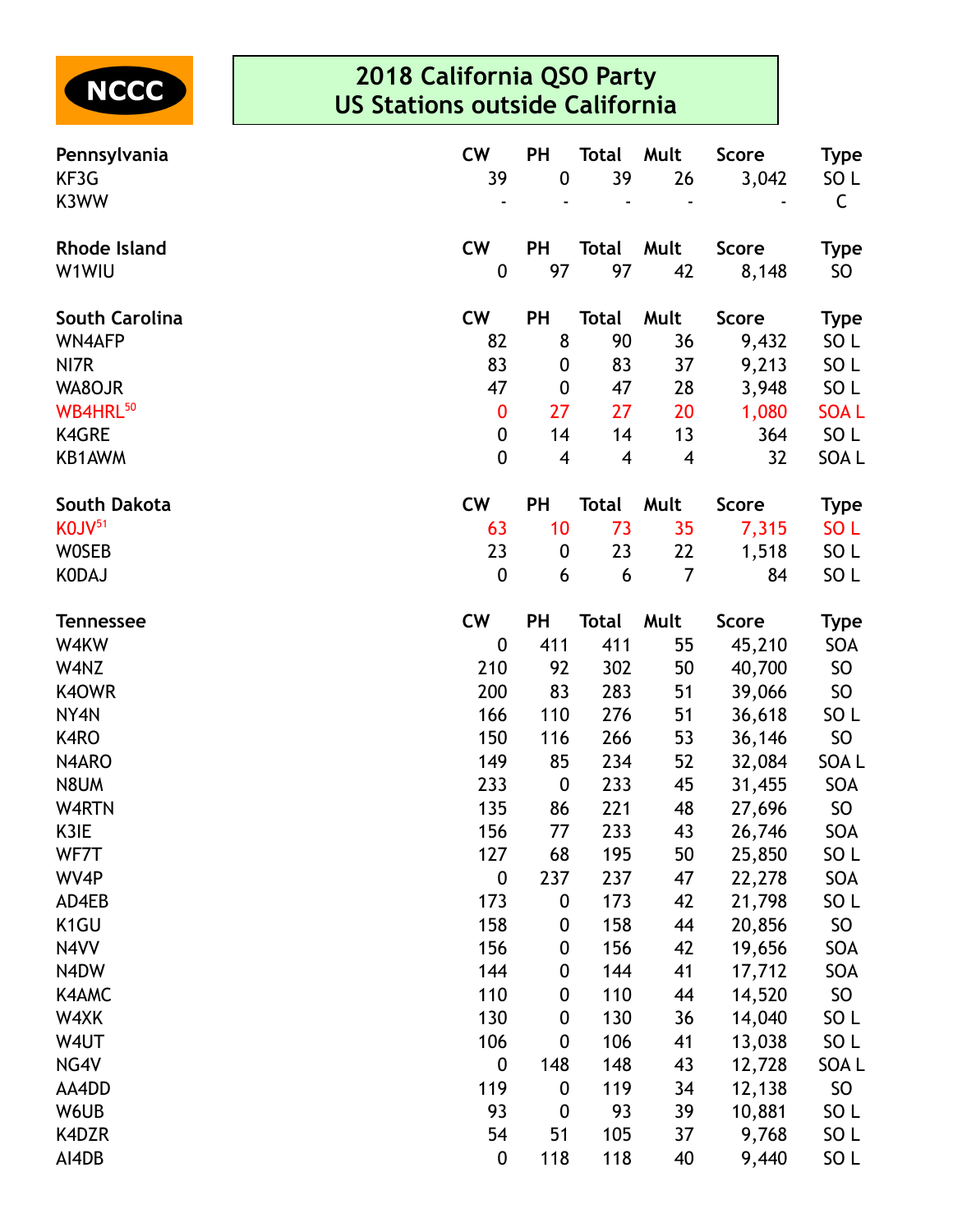

| <b>Tennessee</b>   | <b>CW</b>        | PH               | <b>Total</b> | Mult | <b>Score</b> | <b>Type</b>     |
|--------------------|------------------|------------------|--------------|------|--------------|-----------------|
| N4ZZ               | 49               | $\mathbf 0$      | 49           | 28   | 4,116        | SOA L           |
| KJ4KKD             | $\boldsymbol{0}$ | 58               | 58           | 35   | 4,060        | SO <sub>L</sub> |
| NS4X               | 43               | $\boldsymbol{0}$ | 43           | 20   | 2,580        | SOA             |
| KA5VZG             | 8                | 18               | 26           | 22   | 1,320        | SOA L           |
| W4BCG              | 18               | $\mathfrak{Z}$   | 21           | 19   | 1,140        | SOA L           |
| W4CMG              | 0                | 13               | 13           | 10   | 260          | SOA L YL        |
| AD5NL              | $\pmb{0}$        | 10               | 10           | 10   | 200          | SO <sub>L</sub> |
| N4OPX              | $\boldsymbol{0}$ | 5                | 5            | 5    | 50           | SO <sub>L</sub> |
| <b>Texas</b>       | <b>CW</b>        | <b>PH</b>        | <b>Total</b> | Mult | <b>Score</b> | <b>Type</b>     |
| K5TR               | 243              | 903              | 1,146        | 58   | 147,030      | <b>SO</b>       |
| WD5K <sup>52</sup> | 302              | 345              | 647          | 57   | 90,972       | SO <sub>L</sub> |
| K5KJ               | 277              | 332              | 609          | 56   | 83,720       | SOA L           |
| WA8ZBT             | 222              | 126              | 348          | 52   | 47,736       | SOA L           |
| K <sub>5</sub> IB  | 195              | 119              | 314          | 52   | 42,796       | SO <sub>L</sub> |
| N9NM               | 259              | $\boldsymbol{0}$ | 259          | 52   | 40,404       | SO L YL         |
| K5GA               | 219              | $\boldsymbol{0}$ | 219          | 47   | 30,879       | <b>SO</b>       |
| K <sub>5</sub> IX  | 141              | 38               | 179          | 45   | 22,455       | SO <sub>L</sub> |
| <b>WOVX</b>        | 123              | $\boldsymbol{0}$ | 123          | 44   | 16,236       | SOA             |
| AA5DX              | $\boldsymbol{0}$ | 173              | 173          | 46   | 15,916       | SO <sub>L</sub> |
| <b>KONM</b>        | 118              | $\boldsymbol{0}$ | 118          | 40   | 14,160       | SO              |
| N5ZK (W5ASP op)    | 98               | $\boldsymbol{0}$ | 98           | 45   | 13,230       | SOA             |
| AE5GT              | 121              | $\boldsymbol{0}$ | 121          | 36   | 13,068       | SO <sub>L</sub> |
| WA5DSS             | 66               | 53               | 119          | 42   | 12,768       | SO              |
| KT5V               | 105              | $\boldsymbol{0}$ | 105          | 38   | 11,970       | SO <sub>L</sub> |
| K <sub>5</sub> Cl  | 104              | $\boldsymbol{0}$ | 104          | 35   | 10,920       | SOA L           |
| NM5M               | 91               | $\boldsymbol{0}$ | 91           | 35   | 9,555        | SOA             |
| K <sub>5</sub> PI  | 50               | 38               | 88           | 40   | 9,040        | SO <sub>L</sub> |
| K5LGX              | $\pmb{0}$        | 100              | 100          | 40   | 8,000        | SOA L           |
| WA5LFD             | 49               | 47               | 96           | 33   | 7,953        | SO <sub>L</sub> |
| WA5LXS             | 70               | $\mathbf 0$      | 70           | 37   | 7,770        | SOA L           |
| N5DTT              | 35               | 38               | 73           | 33   | 5,973        | SO <sub>L</sub> |
| K5GQ               | 61               | $\boldsymbol{0}$ | 61           | 31   | 5,673        | SO <sub>L</sub> |
| KC5LL              | $\boldsymbol{0}$ | 84               | 84           | 33   | 5,544        | SOA L           |
| KG5IEE             | $\pmb{0}$        | 74               | 74           | 34   | 5,032        | SO <sub>L</sub> |
| WE5TR              | $\boldsymbol{0}$ | 60               | 60           | 35   | 4,200        | <b>SO</b>       |
| WA2VYA             | 46               | 3                | 49           | 29   | 4,176        | <b>SO</b>       |
| KG5WJZ             | $\boldsymbol{0}$ | 59               | 59           | 31   | 3,658        | SO <sub>L</sub> |
| NW5Q               | $\boldsymbol{0}$ | 59               | 59           | 29   | 3,422        | SO <sub>L</sub> |
| KR5G               | $\boldsymbol{0}$ | 53               | 53           | 32   | 3,392        | SO <sub>L</sub> |
| N5VYS              | $\pmb{0}$        | 50               | 50           | 31   | 3,100        | SO <sub>L</sub> |
| <b>KB5GLV</b>      | $\boldsymbol{0}$ | 43               | 43           | 30   | 2,580        | SO <sub>L</sub> |
| <b>WOTG</b>        | 36               | $\boldsymbol{0}$ | 36           | 23   | 2,484        | SO <sub>L</sub> |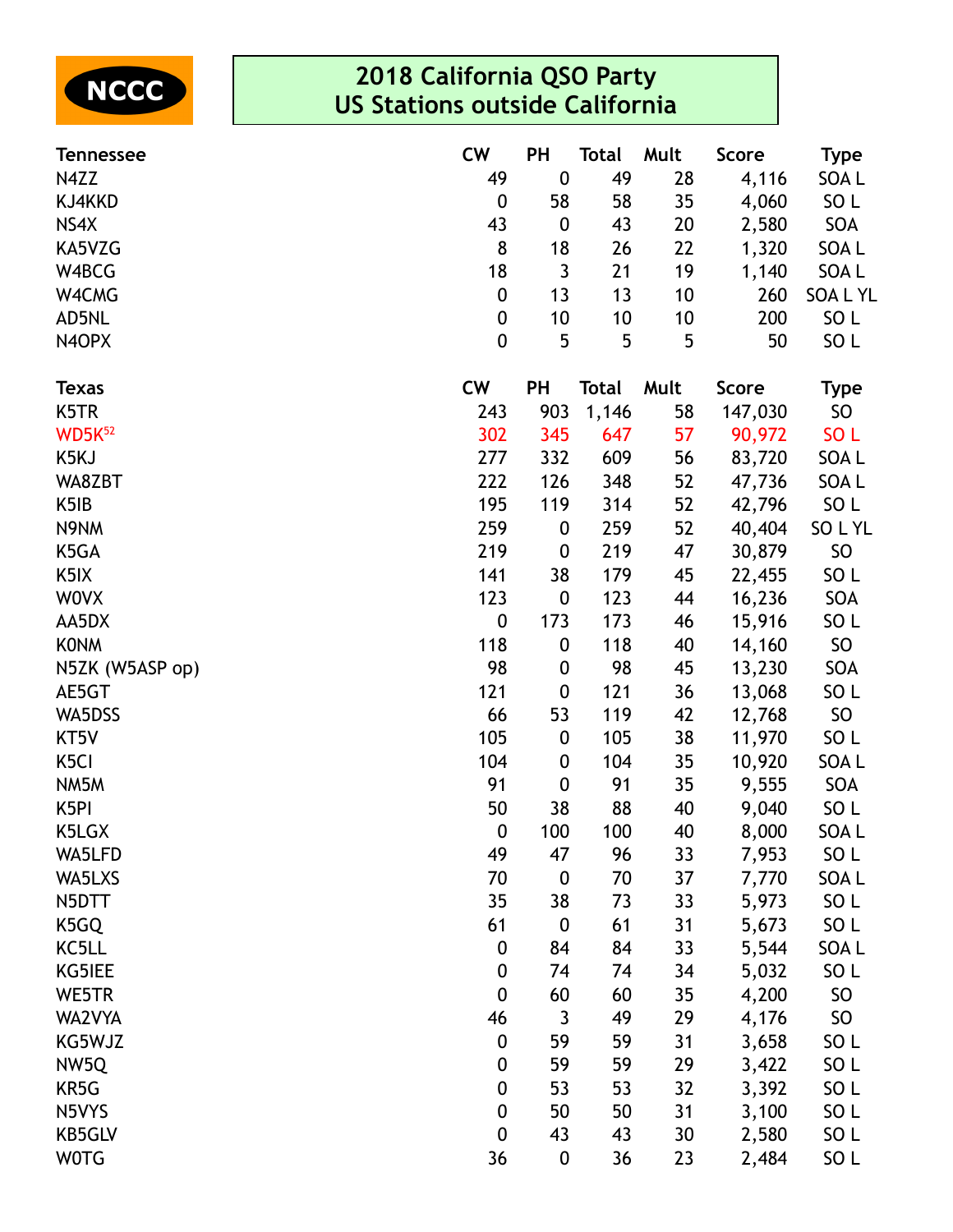

| <b>Texas</b>              | <b>CW</b>        | PH               | <b>Total</b>   | Mult                     | <b>Score</b>   | <b>Type</b>     |
|---------------------------|------------------|------------------|----------------|--------------------------|----------------|-----------------|
| KW5KW                     | $\boldsymbol{0}$ | 31               | 31             | 30                       | 1,860          | SOA             |
| W5HP                      | 32               | $\boldsymbol{0}$ | 32             | 19                       | 1,824          | SO L            |
| N5PBP                     | $\boldsymbol{0}$ | 27               | 27             | 24                       | 1,296          | SOA L           |
| KF5RUW                    | $\pmb{0}$        | 15               | 15             | 15                       | 450            | SO <sub>L</sub> |
| K5MSK                     | $\boldsymbol{0}$ | 14               | 14             | 9                        | 252            | SO <sub>L</sub> |
| AJ4F                      | 9                | $\boldsymbol{0}$ | 9              | 9                        | 243            | SO <sub>L</sub> |
| W5AQY                     | $\boldsymbol{0}$ | 11               | 11             | 9                        | 198            | SOA L           |
| KG50IB                    | $\pmb{0}$        | $\overline{7}$   | $\overline{7}$ | 8                        | 112            | SO <sub>L</sub> |
| W5QLF                     | 4                | $\pmb{0}$        | 4              | $\overline{\mathcal{A}}$ | 48             | SO <sub>L</sub> |
| NT5TT                     | 1                | $\boldsymbol{0}$ | 1              | 1                        | $\overline{3}$ | SO <sub>L</sub> |
| <b>Utah</b>               | <b>CW</b>        | PH               | <b>Total</b>   | Mult                     | <b>Score</b>   | <b>Type</b>     |
| <b>NG7M</b> <sup>53</sup> | 129              | 90               | 219            | 50                       | 28,350         | <b>SOA</b>      |
| W7CT                      | 172              | 0                | 172            | 44                       | 22,704         | SOA             |
| AK7O                      | 101              | $\boldsymbol{0}$ | 101            | 39                       | 11,817         | SO <sub>L</sub> |
| WB7TJI                    | 35               | 40               | 75             | 40                       | 7,400          | SO <sub>L</sub> |
| K7UT                      | 52               | 13               | 65             | 38                       | 6,916          | SO <sub>L</sub> |
| <b>K7ULS</b>              | 61               | $\boldsymbol{0}$ | 61             | 28                       | 5,124          | SO <sub>L</sub> |
| K1LOK                     | $\boldsymbol{0}$ | 46               | 46             | 29                       | 2,668          | SO <sub>L</sub> |
| <b>K7DBN</b>              | 3                | 19               | 22             | 16                       | 752            | SO <sub>L</sub> |
| N7ACI                     | $\mathbf 0$      | 19               | 19             | 17                       | 646            | SO <sub>L</sub> |
| Vermont                   | <b>CW</b>        | PH               | <b>Total</b>   | Mult                     | <b>Score</b>   | <b>Type</b>     |
| K <sub>1</sub> IB         | 122              | $\boldsymbol{0}$ | 122            | 41                       | 15,006         | SO              |
| K2LE/1                    | 96               | 0                | 96             | 34                       | 9,792          | SOA             |
| AB1ZQ <sup>54</sup>       | $\overline{2}$   | 16               | 18             | 15                       | 570            | SO <sub>L</sub> |
| Virginia                  | <b>CW</b>        | PH               | <b>Total</b>   | Mult                     | <b>Score</b>   | <b>Type</b>     |
| N3UA                      | 356              | 130              | 486            | 57                       | 75,696         | SOA             |
| K7SV                      | 282              | 131              | 413            | 54                       | 59,832         | SO L            |
| W4PM                      | 221              | $\boldsymbol{0}$ | 221            | 46                       | 30,498         | SOA L           |
| K <sub>2</sub> WK         | 196              | $\boldsymbol{0}$ | 196            | 44                       | 25,872         | SOA             |
| K4GM                      | 154              | 16               | 170            | 40                       | 19,760         | SOA             |
| K4ORD                     | 147              | $\boldsymbol{0}$ | 147            | 44                       | 19,404         | SO L            |
| KK4R                      | 104              | 0                | 104            | 39                       | 12,168         | SO <sub>L</sub> |
| W4RM                      | 94               | 0                | 94             | 39                       | 10,998         | SOA             |
| N3JT                      | 104              | 0                | 104            | 35                       | 10,920         | SOA             |
| NR4M                      | 89               | 0                | 89             | 36                       | 9,612          | SOA             |
| W5VS                      | 73               | 0                | 73             | 33                       | 7,227          | SO <sub>L</sub> |
| <b>KA4RRU</b>             | 40               | 43               | 83             | 34                       | 7,004          | SOA             |
| N3KN                      | 42               | 8                | 50             | 31                       | 4,402          | SOA             |
| <b>KK4ADQ</b>             | $\boldsymbol{0}$ | 55               | 55             | 35                       | 3,850          | SO              |
| KG3V                      | 43               | 0                | 43             | 25                       | 3,225          | SO <sub>L</sub> |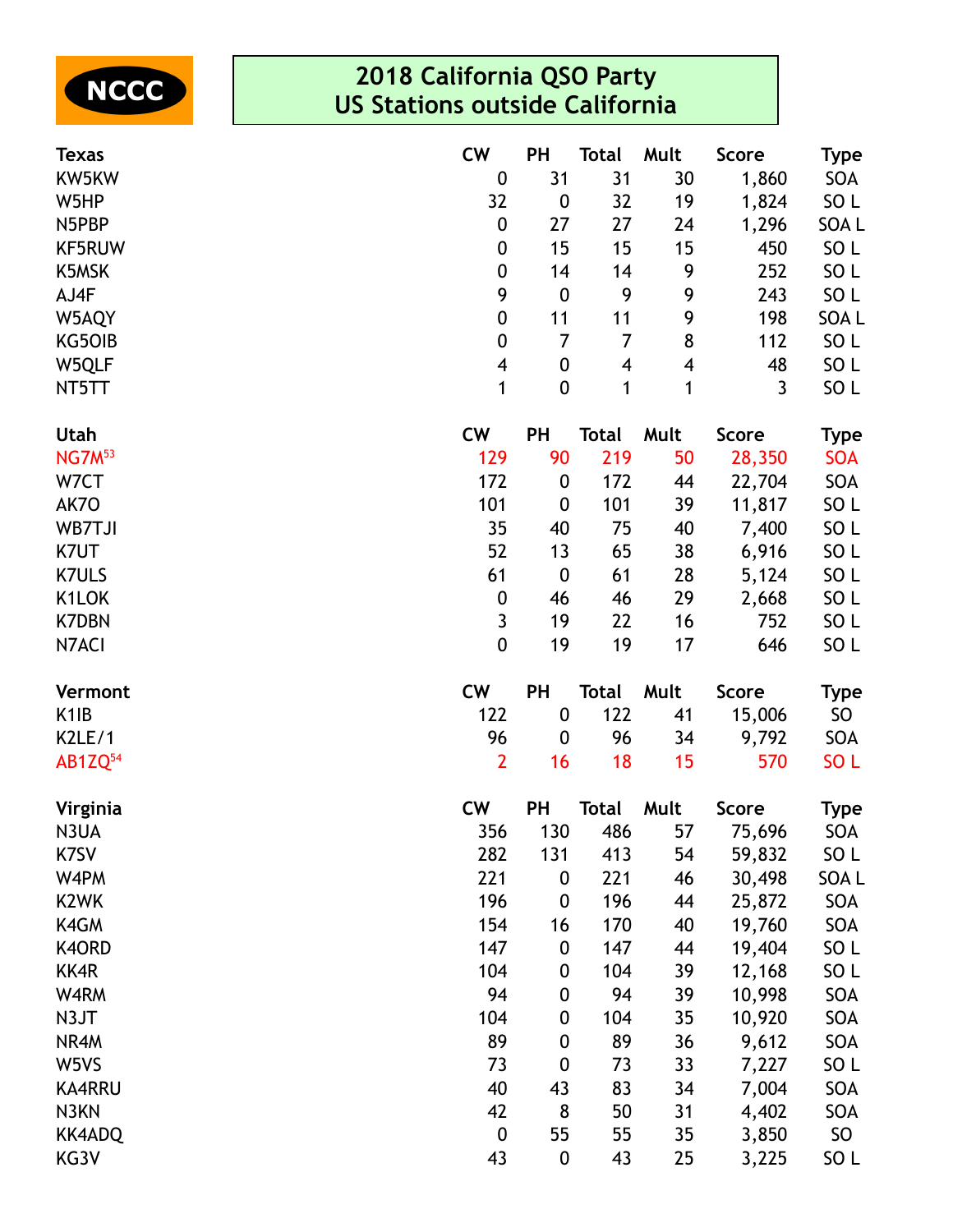

| Virginia             | <b>CW</b>        | PH               | Total          | Mult         | <b>Score</b> | <b>Type</b>     |
|----------------------|------------------|------------------|----------------|--------------|--------------|-----------------|
| K4FTO                | 38               | $\boldsymbol{0}$ | 38             | 19           | 2,166        | SO <sub>L</sub> |
| KO4VET               | 0                | 22               | 22             | 21           | 924          | SOA             |
| NZ6T                 | 0                | 23               | 23             | 16           | 736          | SOA L           |
| K <sub>1</sub> SO    | 0                | 17               | 17             | 16           | 544          | SO <sub>L</sub> |
| <b>KM4YLC</b>        | $\pmb{0}$        | 18               | 18             | 14           | 504          | SO <sub>L</sub> |
| NQ4K                 | 0                | 16               | 16             | 14           | 448          | SO <sub>L</sub> |
| AK4VQ                | 0                | 12               | 12             | 11           | 264          | SO <sub>L</sub> |
| N3TG                 | 6                | 1                | $\overline{7}$ | 9            | 180          | SO <sub>L</sub> |
| <b>KM4IAJ</b>        | $\pmb{0}$        | 10               | 10             | 8            | 160          | SOA L           |
| KK4BZ                | 0                | 8                | 8              | 6            | 96           | SOA L           |
| <b>KC4FLB</b>        | 0                | 6                | 6              | 6            | 72           | SO L M          |
| <b>KK4CNF</b>        | $\pmb{0}$        | 1                | 1              | $\mathbf{2}$ | 4            | <b>SO</b>       |
| <b>KB4GEY</b>        | $\pmb{0}$        | $\boldsymbol{0}$ | $\pmb{0}$      | $\pmb{0}$    | $\pmb{0}$    | SO <sub>L</sub> |
| Washington           | <b>CW</b>        | PH               | <b>Total</b>   | Mult         | <b>Score</b> | Type            |
| <b>K7RL</b>          | 156              | 293              | 449            | 57           | 60,078       | <b>SO</b>       |
| W7GKF                | 172              | 127              | 299            | 51           | 39,270       | <b>SO</b>       |
| K7SS                 | 151              | 31               | 182            | 39           | 20,085       | <b>SO</b>       |
| <b>K7HBN</b>         | 143              | $\boldsymbol{0}$ | 143            | 45           | 19,305       | SO <sub>L</sub> |
| <b>KB7N</b>          | 141              | 14               | 155            | 40           | 18,040       | <b>SO</b>       |
| N7NM                 | 113              | 17               | 130            | 44           | 16,412       | SOA             |
| W7DEQ                | 102              | $\boldsymbol{0}$ | 102            | 40           | 12,240       | SOA             |
| WC7Q                 | 97               | 27               | 124            | 35           | 12,075       | SO              |
| <b>K7LFY</b>         | 76               | 38               | 114            | 39           | 11,856       | SOA             |
| <b>KC7YE</b>         | 59               | $\boldsymbol{0}$ | 59             | 34           | 6,018        | SO <sub>L</sub> |
| W70XB                | 0                | 61               | 61             | 33           | 4,026        | SO              |
| <b>K7NWR</b>         | 0                | 47               | 47             | 28           | 2,632        | SO <sub>L</sub> |
| <b>K7VAP</b>         | 0                | 48               | 48             | 27           | 2,592        | SOLYL           |
| <b>KG7DAB</b>        | $\mathbf 0$      | 46               | 46             | 24           | 2,208        | SO <sub>L</sub> |
| WA7AXT               | 26               | 3                | 29             | 20           | 1,680        | SOA L           |
| W7POE                | 34               | $\boldsymbol{0}$ | 34             | 16           | 1,632        | SO <sub>L</sub> |
| <b>KI7UIN</b>        | $\boldsymbol{0}$ | 35               | 35             | 23           | 1,610        | SO <sub>L</sub> |
| N7CPM                | 11               | 25               | 36             | 19           | 1,577        | SOA L           |
| K7JSG                | 6                | 25               | 31             | 19           | 1,292        | SO <sub>L</sub> |
| K7II                 | 10               | 13               | 23             | 19           | 1,064        | <b>SO</b>       |
| W7VXS                | 13               | 8                | 21             | 11           | 605          | SOA             |
| KH6VM                | $\boldsymbol{0}$ | 16               | 16             | 16           | 512          | <b>SO</b>       |
| KU7T                 | 13               | $\overline{2}$   | 15             | 10           | 430          | <b>SO</b>       |
| KI7AAY               | $\boldsymbol{0}$ | 16               | 16             | 13           | 416          | SO <sub>L</sub> |
| <b>KE7ZAC</b>        | $\boldsymbol{0}$ | 15               | 15             | 12           | 360          | SO <sub>L</sub> |
| NS7U                 | 0                | 13               | 13             | 11           | 286          | SO <sub>L</sub> |
| <b>West Virginia</b> | <b>CW</b>        | <b>PH</b>        | <b>Total</b>   | Mult         | <b>Score</b> | <b>Type</b>     |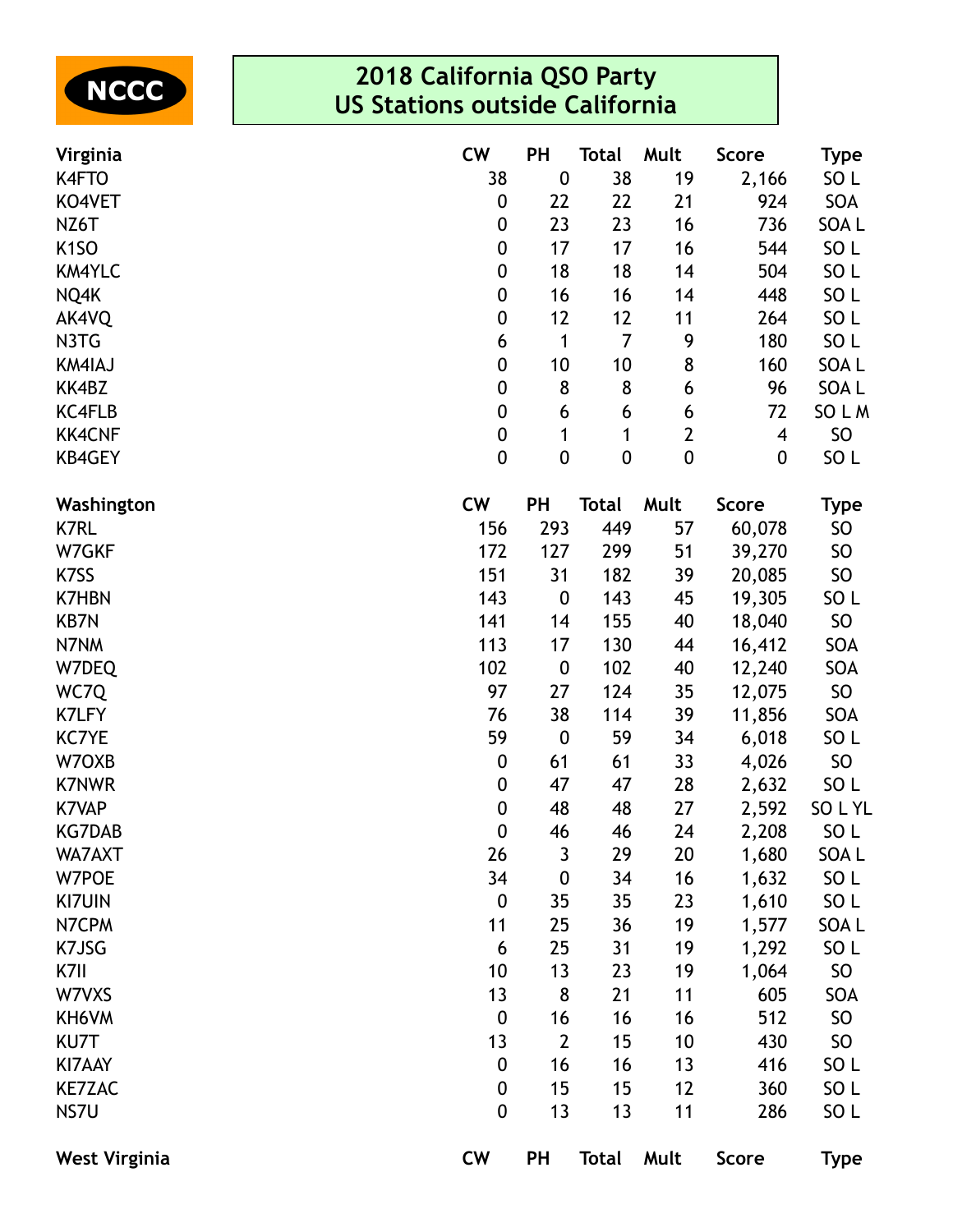

| <b>West Virginia</b><br><b>N8II</b><br><b>NW8U55</b><br>W8AT | <b>CW</b><br>207<br>141<br>80 | <b>PH</b><br>251<br>89<br>24 | Total<br>458<br>230<br>104 | Mult<br>53<br>52<br>40 | <b>Score</b><br>59,519<br>31,252<br>11,520 | <b>Type</b><br>SO <sub>L</sub><br><b>SOAL</b><br>SOA |
|--------------------------------------------------------------|-------------------------------|------------------------------|----------------------------|------------------------|--------------------------------------------|------------------------------------------------------|
| Wisconsin                                                    | <b>CW</b>                     | <b>PH</b>                    | Total                      | Mult                   | <b>Score</b>                               | <b>Type</b>                                          |
| <b>W9AV56</b>                                                | 220                           | 90                           | 310                        | 52                     | 43,680                                     | <b>SOAL</b>                                          |
| <b>N9CK</b> 57                                               | 275                           | $\bf{0}$                     | 275                        | 47                     | 38,775                                     | SO <sub>L</sub>                                      |
| W9XT                                                         | 200                           | 86                           | 286                        | 50                     | 38,600                                     | SOA L                                                |
| N7ZZ                                                         | 183                           | 112                          | 295                        | 49                     | 37,877                                     | SO <sub>L</sub>                                      |
| W90A/9                                                       | 128                           | 41                           | 169                        | 47                     | 21,902                                     | SOA                                                  |
| K9GDF                                                        | 129                           | $\boldsymbol{0}$             | 129                        | 32                     | 12,384                                     | SO <sub>L</sub>                                      |
| WW9R                                                         | 97                            | 8                            | 105                        | 34                     | 10,438                                     | SOA                                                  |
| KB9S                                                         | 50                            | $\boldsymbol{0}$             | 50                         | 28                     | 4,200                                      | SO <sub>L</sub>                                      |
| WB9TFH                                                       | 13                            | 38                           | 51                         | 31                     | 3,565                                      | SO                                                   |
| WB9TFF                                                       | 3                             | 43                           | 46                         | 29                     | 2,755                                      | SO                                                   |
| WR9Y                                                         | 28                            | 9                            | 37                         | 26                     | 2,652                                      | SO <sub>L</sub>                                      |
| W9LSE                                                        | $\boldsymbol{0}$              | 43                           | 43                         | 28                     | 2,408                                      | SO <sub>L</sub>                                      |
| AC9TO                                                        | $\boldsymbol{0}$              | 37                           | 37                         | 23                     | 1,702                                      | SO <sub>L</sub>                                      |
| KC9YL                                                        | $\boldsymbol{0}$              | 23                           | 23                         | 16                     | 736                                        | SOLYL                                                |
| Wyoming                                                      | <b>CW</b>                     | <b>PH</b>                    | Total                      | Mult                   | <b>Score</b>                               | <b>Type</b>                                          |
| N7MZW <sup>58</sup>                                          | $\bf{0}$                      | 288                          | 288                        | 56                     | 32,256                                     | <b>SOAL</b>                                          |
| KI6QDH                                                       | $\overline{2}$                | 150                          | 152                        | 45                     | 13,770                                     | <b>SO</b>                                            |

C = *Checklog* E = Country Expedition L = Low Power M = Mobile M/M = Multi-Multi M/S = Multi-Single  $Q = QRP$ YL = Female Operator

New record for SOA HP Alaska New record for SOA LP Arizona <sup>3</sup>New record for M/S HP Arizona New record for SO LP Arkansas New record for SOA HP Colorado New record for SOA LP Colorado New record for SOA LP Connecticut New record for SO LP Delaware New record for SOA HP Florida <sup>10</sup>New record for SO QRP Florida New record for M/S HP Florida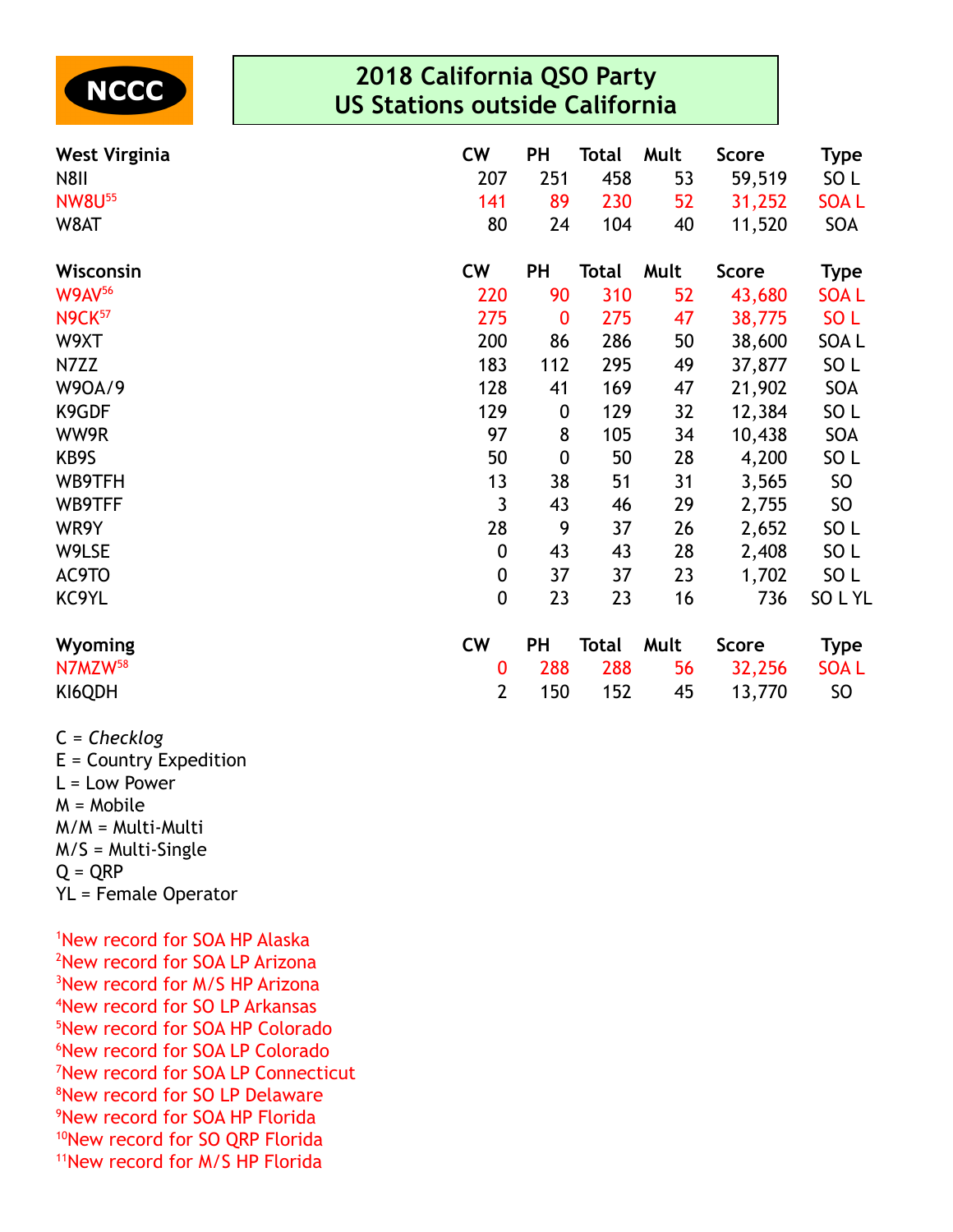

<sup>12</sup>New record for SOA LP Georgia <sup>13</sup>New record for SO LP Georgia New record for SOA HP Hawaii New record for SO LP Hawaii <sup>16</sup>New record for SO QRP Illinois New record for M/S HP Illinois <sup>18</sup>New record for SO LP Indiana New record for SOA LP Iowa New record for SO HP Kansas New record for SOA HP Kansas New record for M/M HP Kansas <sup>23</sup>New record for SOA LP Maryland New record for SOA HP Massachusetts <sup>25</sup>New record for M/S LP Massachusetts <sup>26</sup>New record for SOA HP Michigan New record for SOA LP Mississippi New record for SOA LP Missouri New record for M/M HP Missouri <sup>30</sup>New record for SO QRP Montana <sup>31</sup>New record for SOA LP Montana <sup>32</sup>New record for SO LP Nebraska <sup>33</sup>New record for SOA HP Nebraska <sup>34</sup>New record for SOA LP Nebraska <sup>35</sup>New record for SOA HP Nevada <sup>36</sup>New record for SO HP New Hampshire <sup>37</sup>New record for SOA LP New Jersey <sup>38</sup>New record for M/S HP New Jersey <sup>39</sup>New record for SOA HP New Mexico New record for SO LP New Mexico New record for SOA LP New York New record for SOA LP North Carolina New record for SO LP North Dakota New record for SOA LP North Dakota New record for SO LP Ohio New record for SOA QRP Ohio New record for SOA HP Oklahoma New record for SO LP Oklahoma New record for SO LP Pennsylvania New record for SOA LP South Carolina New record for SO LP South Dakota New record for SO LP Texas New record for SOA HP Utah New record for SO LP Vermont New record for SOA LP West Virginia New record for SOA LP Wisconsin New record for SO LP Wisconsin